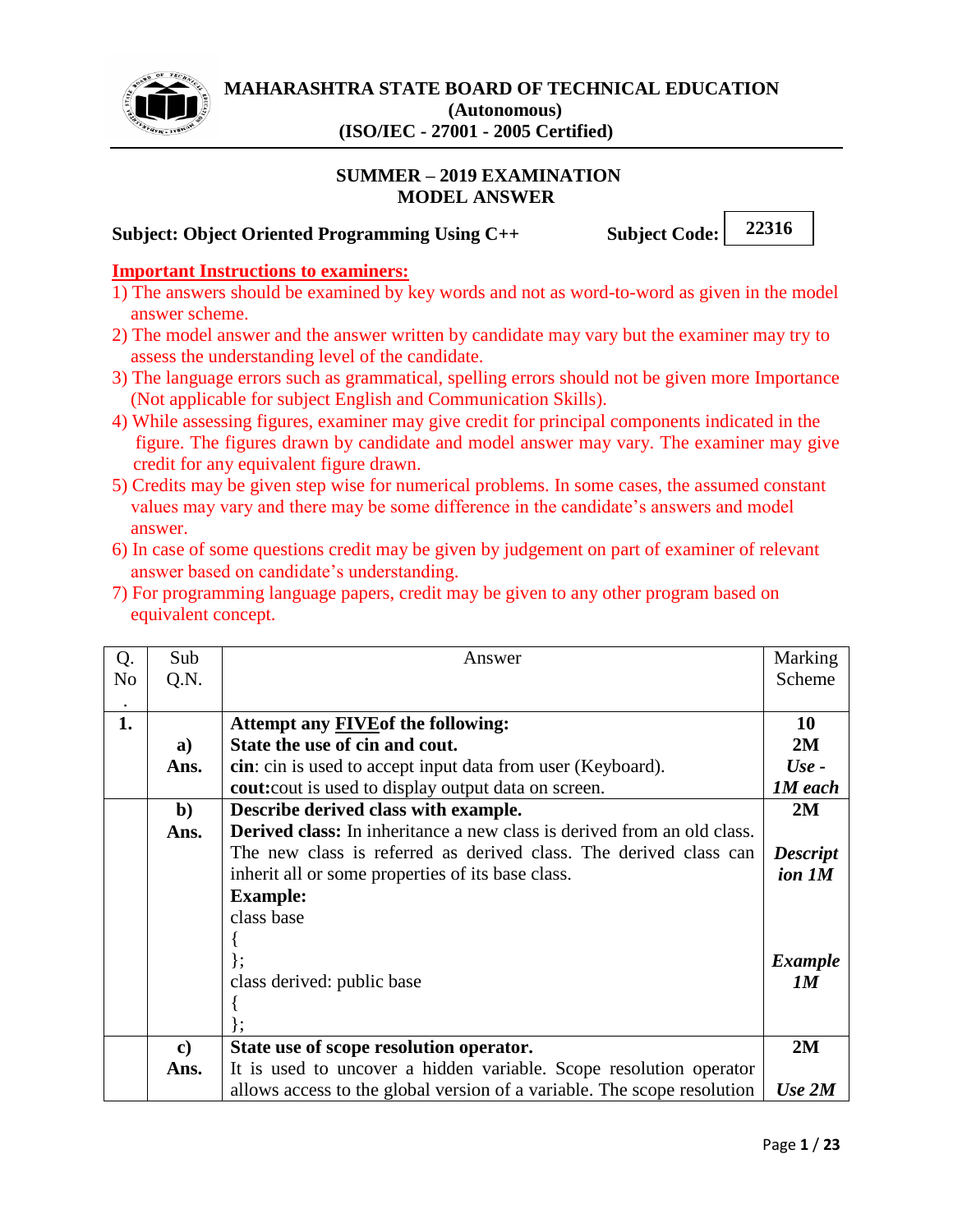

# **MAHARASHTRA STATE BOARD OF TECHNICAL EDUCATION (Autonomous)**

 $\Gamma$ 

# **(ISO/IEC - 27001 - 2005 Certified)**

|              | <b>Subject Code:</b><br><b>Subject: Object Oriented Programming Using C++</b>                                                                                                            | 22316               |  |
|--------------|------------------------------------------------------------------------------------------------------------------------------------------------------------------------------------------|---------------------|--|
|              | operator is used to refer variable of class anywhere in program.<br>:: Variable_name                                                                                                     |                     |  |
|              | <b>OR</b>                                                                                                                                                                                |                     |  |
|              | Scope resolution operator is also used in classes to identify the class<br>to which a member function belongs. Scope resolution variable is<br>used to define function outside of class. |                     |  |
|              | Return_typeclass_name:: function_name()                                                                                                                                                  |                     |  |
| $\mathbf{d}$ | Define class and object.                                                                                                                                                                 | 2M                  |  |
| Ans.         | <b>Class:</b>                                                                                                                                                                            |                     |  |
|              | Class is a user defined data type that combines data and functions                                                                                                                       |                     |  |
|              | together. It is a collection of objects of similar type.                                                                                                                                 | Definitio           |  |
|              |                                                                                                                                                                                          | $n$ $1M$            |  |
|              | Object:                                                                                                                                                                                  | each                |  |
|              | It is a basic run time entity that represents a person, place or any item                                                                                                                |                     |  |
|              | that the program has to handle.                                                                                                                                                          |                     |  |
| e)           | Write the use of $ios$ : $:$ in and $ios$ : $:$ out.                                                                                                                                     | 2M                  |  |
| Ans.         | <b>ios::in</b> - It is used as file opening mode to specify open file reading                                                                                                            | Each                |  |
|              | only.<br><b>ios::out-</b> It is used as file opening mode to specify open file writing                                                                                                   | use 1M              |  |
|              | only.                                                                                                                                                                                    |                     |  |
| f            | Describe use of static data member.                                                                                                                                                      | 2M                  |  |
| Ans.         | Use of static data member:                                                                                                                                                               |                     |  |
|              | Static data member (variable) is used to maintain values common to                                                                                                                       | Use 2M              |  |
|              | the entire class. Only one copy of static member is created for the                                                                                                                      |                     |  |
|              | entire class and is shared by all the objects of that class. Its lifetime is                                                                                                             |                     |  |
|              | the entire program.                                                                                                                                                                      |                     |  |
| g)           | Give meaning of following statements:                                                                                                                                                    | 2M                  |  |
|              | int *ptr, $a = 5$ ;                                                                                                                                                                      |                     |  |
|              | ptr = $\&$ a;                                                                                                                                                                            |                     |  |
|              | cout $<<$ * ptr;                                                                                                                                                                         |                     |  |
|              | cout $<<$ (* ptr) + 1;                                                                                                                                                                   |                     |  |
| Ans.         | int *ptr, $a = 5$ ;                                                                                                                                                                      |                     |  |
|              | Declare pointer variable ptr and variable a with initial value 5.                                                                                                                        | <b>Meanin</b>       |  |
|              | ptr = $\&$ a;<br>initialize pointer variable with address of variable a (store address of                                                                                                | $g \circ f$<br>each |  |
|              | variable a in ptr)                                                                                                                                                                       | <b>Stateme</b>      |  |
|              | cout $<<$ * ptr;                                                                                                                                                                         | nt $^{1/2}M$        |  |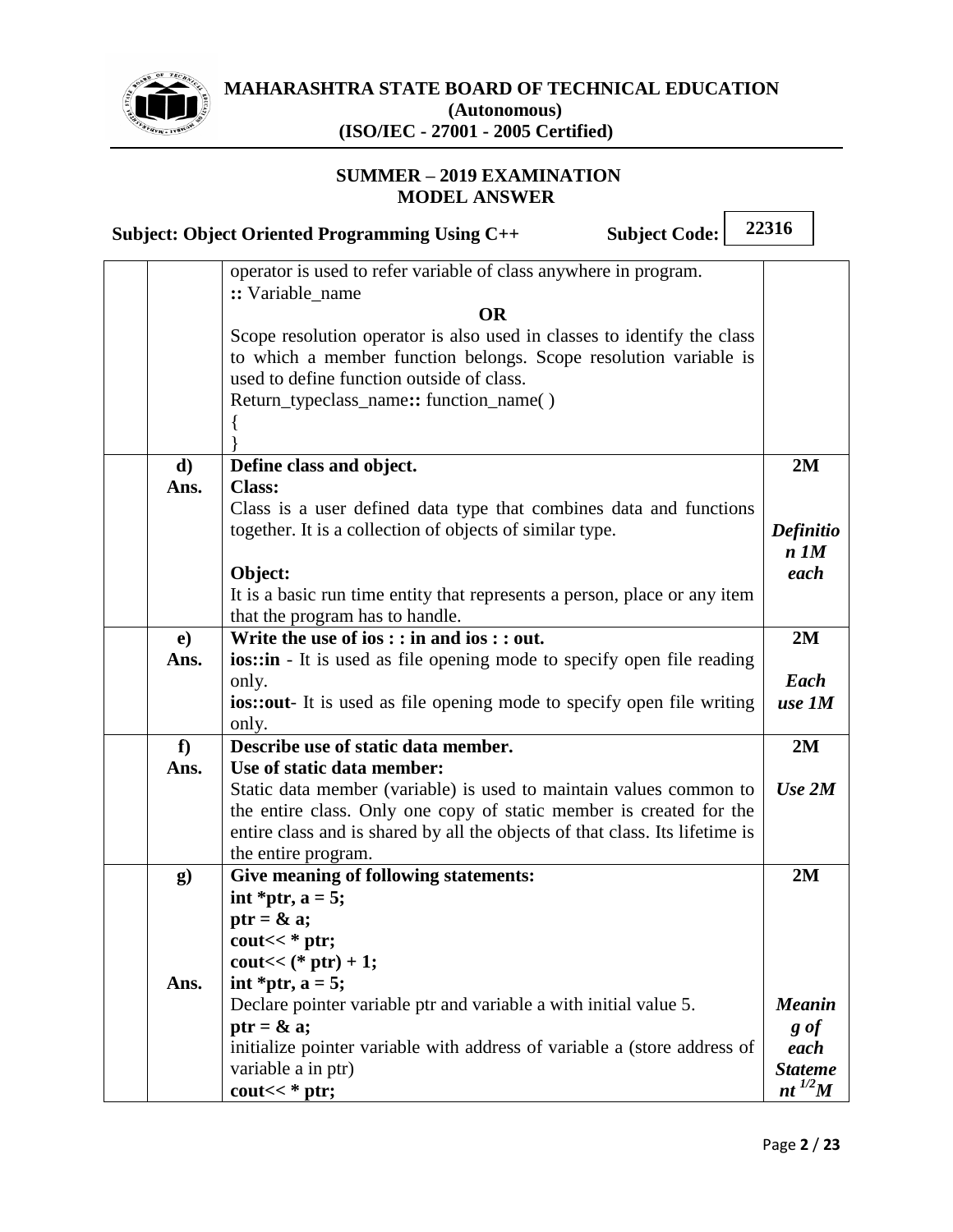

#### **SUMMER – 2019 EXAMINATION MODEL ANSWER**

|    |      | <b>Subject Code:</b><br>Subject: Object Oriented Programming Using C++          | 22316               |  |
|----|------|---------------------------------------------------------------------------------|---------------------|--|
|    |      | Displays value of a <i>i.e.</i> value at address stored inside ptr. It displays |                     |  |
|    |      | value 5.                                                                        |                     |  |
|    |      | cout $<<$ (* ptr) + 1;                                                          |                     |  |
|    |      | Displays value by adding 1 to the value at address stored inside ptr. It        |                     |  |
|    |      | displays value 6                                                                |                     |  |
| 2. |      | Attempt any <b>THREE</b> of the following:                                      | 12                  |  |
|    | a)   | Write a ' $C++$ ' program to find factorial of given number using               | <b>4M</b>           |  |
|    |      | loop.                                                                           |                     |  |
|    |      | (Note: Any other correct logic shall be considered)                             |                     |  |
|    | Ans. | #include <iostream.h></iostream.h>                                              |                     |  |
|    |      | #include <conio.h></conio.h>                                                    |                     |  |
|    |      | void main()                                                                     | <b>Correct</b>      |  |
|    |      |                                                                                 | $logic\ 2M$         |  |
|    |      | int no, fact= $1$ , i;                                                          |                     |  |
|    |      | clrscr();                                                                       |                     |  |
|    |      | cout<<"Enter number:";                                                          |                     |  |
|    |      | cin>no;                                                                         |                     |  |
|    |      | $for(i=1;i<=no;i++)$                                                            | <b>Correct</b>      |  |
|    |      |                                                                                 | syntax              |  |
|    |      | fact=fact*i;                                                                    | 2M                  |  |
|    |      |                                                                                 |                     |  |
|    |      | cout<<"Factorial ="< <fact;< th=""><th></th><th></th></fact;<>                  |                     |  |
|    |      | $getch()$ ;                                                                     |                     |  |
|    |      |                                                                                 |                     |  |
|    | $b$  | Write a C++ program to declare a class COLLEGE with                             | <b>4M</b>           |  |
|    |      | members as college code. Derive a new class as STUDENT with                     |                     |  |
|    |      | members as studid. Accept and display details of student along                  |                     |  |
|    |      | with college for one object of student.                                         |                     |  |
|    |      | (Note: Any other correct logic shall be considered)                             |                     |  |
|    | Ans. |                                                                                 |                     |  |
|    |      | #include <iostream.h></iostream.h>                                              |                     |  |
|    |      | #include <conio.h></conio.h>                                                    |                     |  |
|    |      | class COLLEGE                                                                   | <b>Definitio</b>    |  |
|    |      | í                                                                               | $\boldsymbol{n}$ of |  |
|    |      | protected:                                                                      | class               |  |
|    |      | int collegecode;                                                                | <b>COLLE</b>        |  |
|    |      | $\}$ ;                                                                          | GE:1M               |  |
|    |      |                                                                                 |                     |  |

┑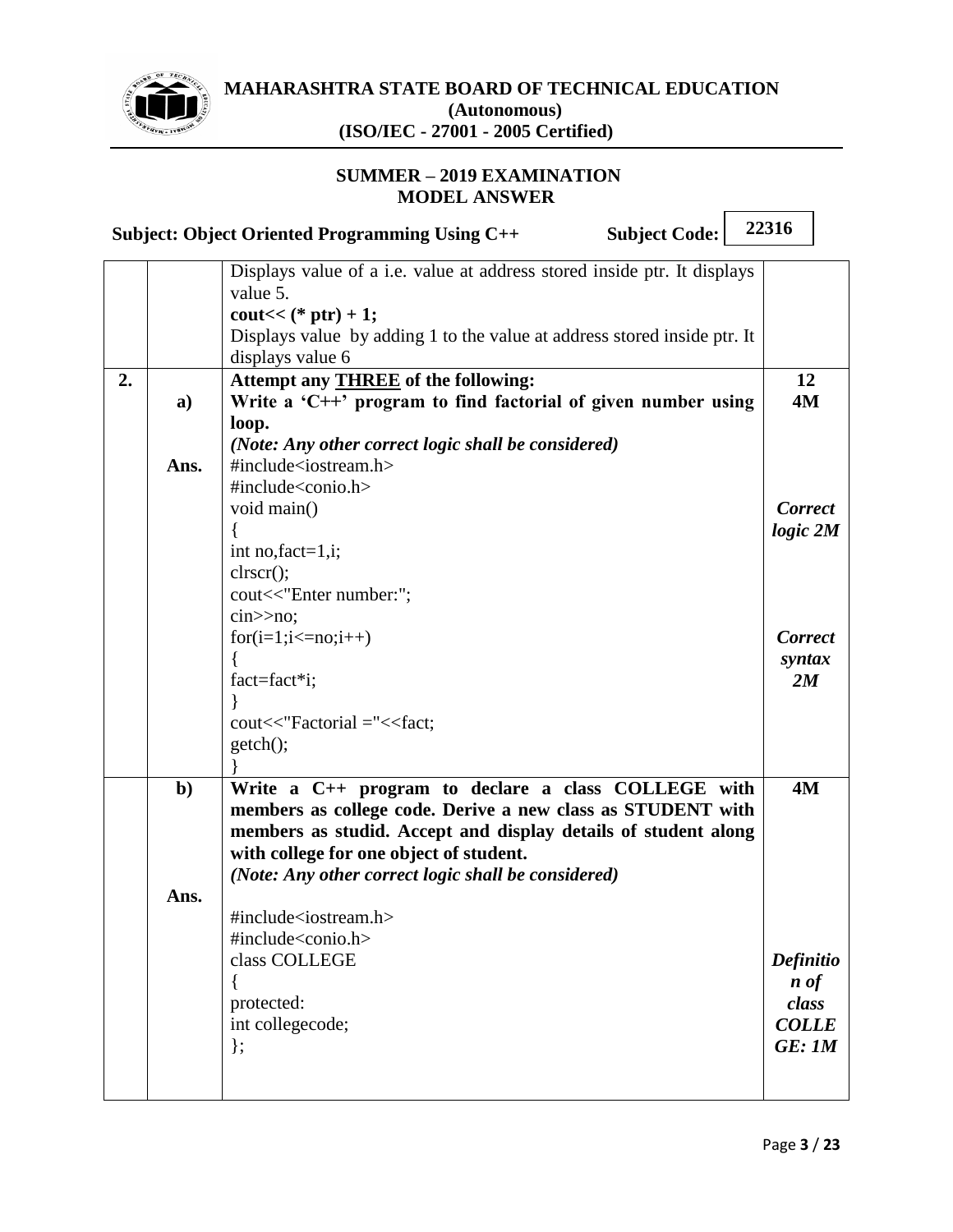

### **SUMMER – 2019 EXAMINATION MODEL ANSWER**

**Subject: Object Oriented Programming Using C++ Subject Code:**

|               | class STUDENT: public COLLEGE                                         | <b>Definitio</b>              |
|---------------|-----------------------------------------------------------------------|-------------------------------|
|               |                                                                       | $\boldsymbol{n}$ of           |
|               | int studid;                                                           | class                         |
|               | public:                                                               | <b>STUDE</b>                  |
|               | void accept()                                                         | $NT$ $1M$                     |
|               |                                                                       |                               |
|               | cout<<"Enter college code:";                                          |                               |
|               | cin>>collegecode;                                                     |                               |
|               | cout<<"Enter student id";                                             | Accept                        |
|               | cin>>studid;                                                          | and                           |
|               |                                                                       | display                       |
|               | void display()                                                        | function                      |
|               |                                                                       | 1M                            |
|               | cout<<"College code:"< <collegecode;< th=""><th></th></collegecode;<> |                               |
|               | cout<<"Student id:"< <studid;< th=""><th></th></studid;<>             |                               |
|               |                                                                       |                               |
|               | $\}$ ;                                                                |                               |
|               | void main()                                                           |                               |
|               |                                                                       | <b>Main</b>                   |
|               | <b>STUDENT</b> s;                                                     | function                      |
|               | clrscr();                                                             | 1M                            |
|               | $s$ . $accept();$                                                     |                               |
|               | s.display();                                                          |                               |
|               | getch();                                                              |                               |
|               |                                                                       |                               |
| $\mathbf{c})$ | Write a $C_{++}$ program to find smallest number from two numbers     | 4M                            |
|               | using friend function. (Hint: use two classes).                       |                               |
|               | (Note: Any other correct logic shall be considered)                   |                               |
| Ans.          | #include <iostream.h></iostream.h>                                    |                               |
|               | #include <conio.h></conio.h>                                          |                               |
|               | class class2;                                                         |                               |
|               | class class1                                                          |                               |
|               |                                                                       | Definitio                     |
|               |                                                                       | $\boldsymbol{n}$ of<br>class1 |
|               | int no1;                                                              |                               |
|               | public:                                                               | 1M                            |
|               | void get1()                                                           |                               |
|               |                                                                       |                               |
|               | cout<<"Enter number 1:";                                              |                               |
|               | cin>1;                                                                |                               |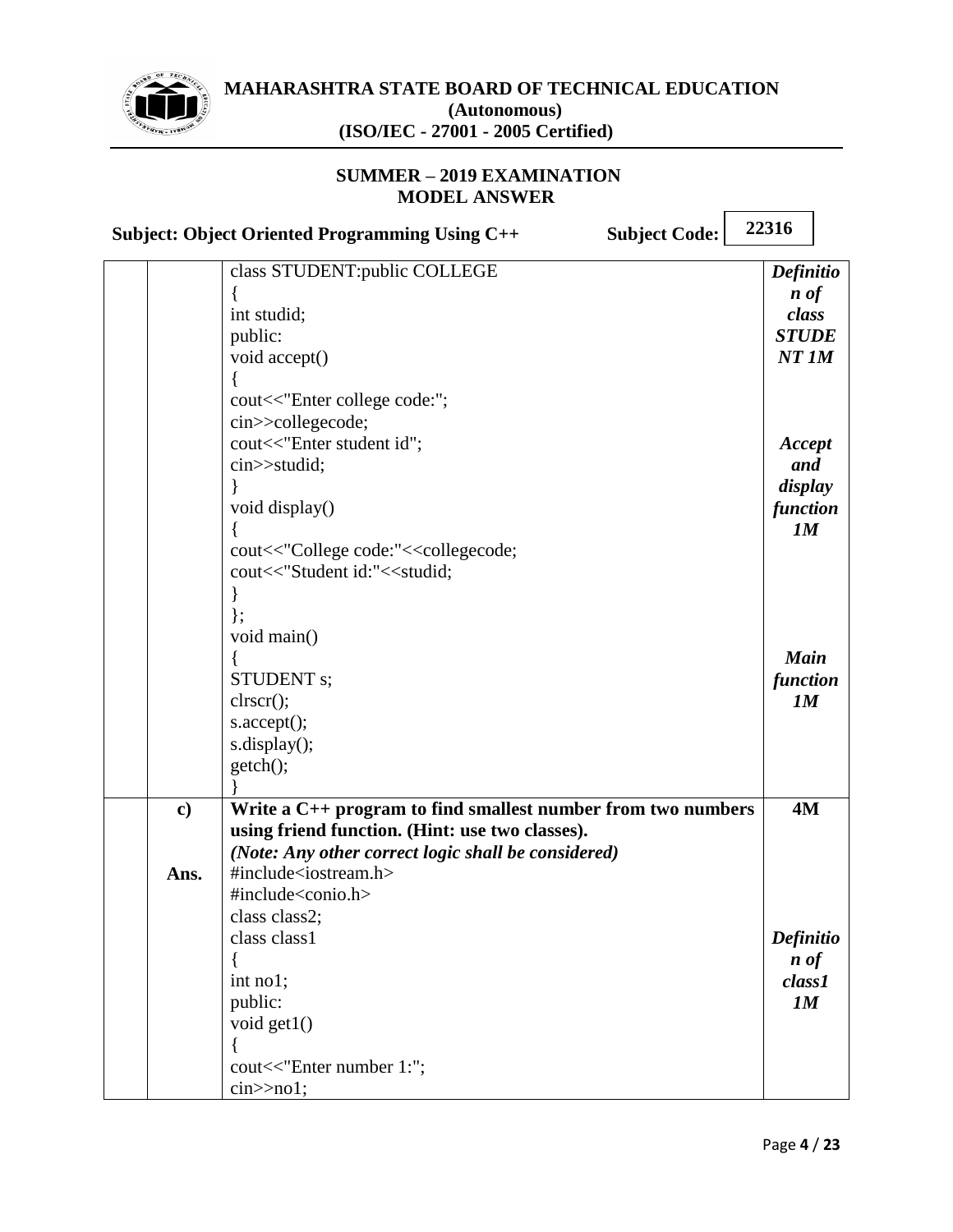

|                      | <b>Subject Code:</b><br><b>Subject: Object Oriented Programming Using C++</b>                                                                                                                                                     | 22316                                                   |
|----------------------|-----------------------------------------------------------------------------------------------------------------------------------------------------------------------------------------------------------------------------------|---------------------------------------------------------|
|                      | friend void smallest(class1 no1, class2 no2);<br>$\}$ ;<br>class class2<br>int no2;<br>public:<br>void get2()<br>cout<<"Enter number 2:";<br>$\text{cin} \geq \text{no2};$                                                        | <b>Definitio</b><br>$\boldsymbol{n}$ of<br>class2<br>1M |
|                      | friend void smallest(class1 no1, class2 no2);<br>$\}$ ;<br>void smallest(class1 c1, class2 c2)<br>if(c1.no1 < c2.no2)<br>cout << "no1 is smallest";<br>else<br>cout << "no2 is smallest";                                         | <b>Friend</b><br>function<br>1M                         |
|                      | void main()<br>class1 c1;<br>class2 c2;<br>clrscr();<br>$c1.get1()$ ;<br>$c2.get2()$ ;<br>smallest $(c1,c2)$ ;<br>getch();<br>∤                                                                                                   | Main()<br>function<br>1M                                |
| $\mathbf{d}$<br>Ans. | Differentiate between run time and compile time polymorphism.<br><b>Compile time</b><br><b>Runtime polymorphism</b><br>Sr.                                                                                                        | <b>4M</b>                                               |
|                      | polymorphism<br>No.<br>In this polymorphism,<br>In<br>1<br>this<br>polymorphism,<br>an<br>selection<br>is<br>bound<br>object<br>to<br>its<br>of<br>appropriate<br>function call at compile time.<br>function is done at run time. | Any<br>four<br>differen<br>ces 1M<br>each               |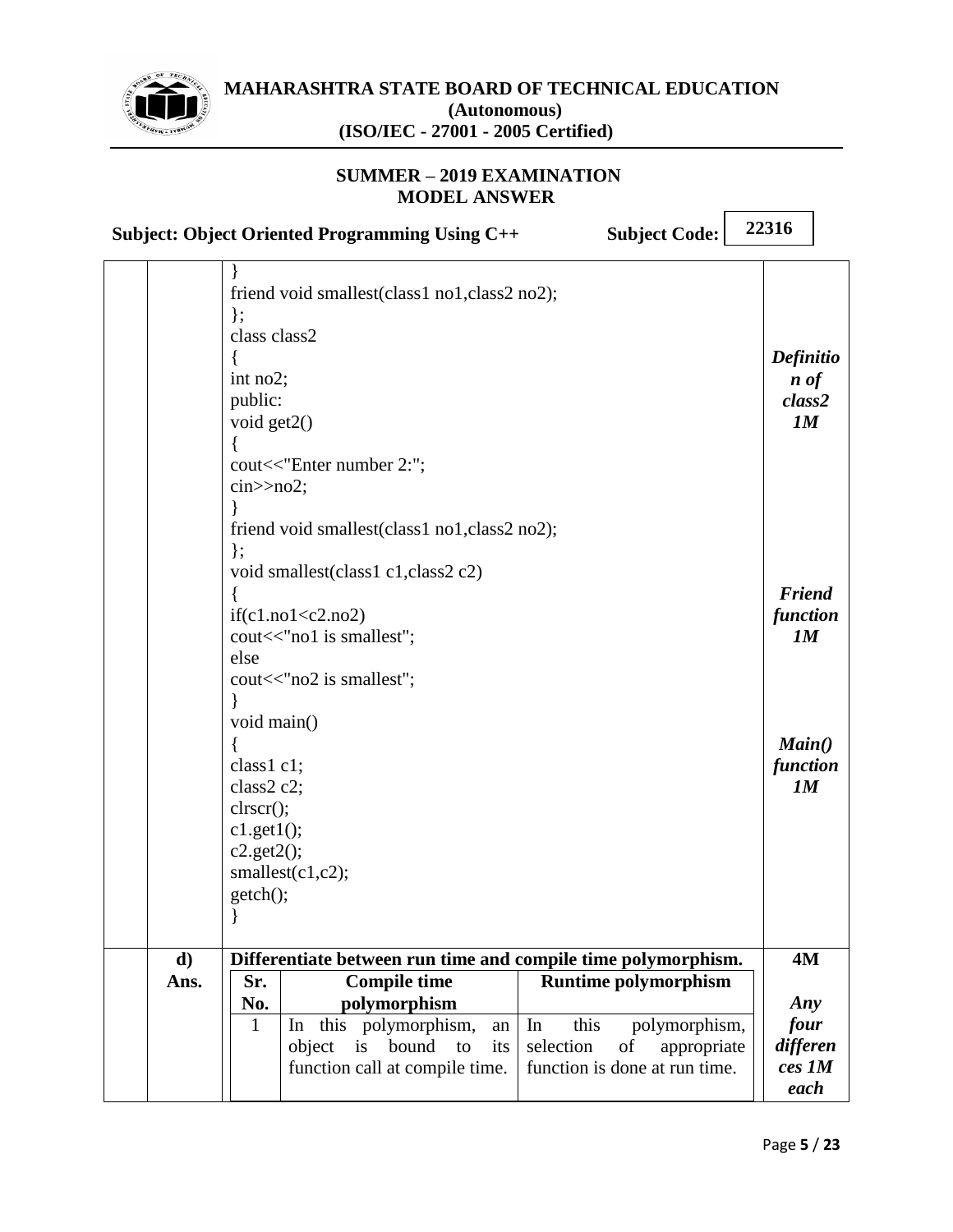

|    |      | <b>Subject Code:</b><br>Subject: Object Oriented Programming Using C++                                                                                                                                                                             | 22316                                                                                                              |
|----|------|----------------------------------------------------------------------------------------------------------------------------------------------------------------------------------------------------------------------------------------------------|--------------------------------------------------------------------------------------------------------------------|
|    |      | $\overline{2}$<br>Functions to be called are<br>Function to be called is<br>known well before.<br>unknown until appropriate<br>selection is made.                                                                                                  |                                                                                                                    |
|    |      | This requires use of pointers<br>3<br>This does not require use of<br>pointers to objects<br>to object                                                                                                                                             |                                                                                                                    |
|    |      | Function calls execution are<br>Function calls execution are<br>4<br>faster<br>slower                                                                                                                                                              |                                                                                                                    |
|    |      | 5<br>with $\begin{vmatrix} It & is \end{vmatrix}$<br>implemented<br>implemented<br>with<br>It<br>is<br>virtual function.<br>overloading<br><b>or</b><br>operator<br>function overloading                                                           |                                                                                                                    |
| 3. | a)   | Attempt any <b>THREE</b> of the following:<br>Write a C++ program to create a class STUDENT<br>The data members of STUDENT class.<br><b>Roll_No</b><br><b>Name</b><br><b>Marks</b><br>(Note: Accepting and displaying data functions is optional). | 12<br><b>4M</b>                                                                                                    |
|    | Ans. | #include <iostream.h><br/>#include<conio.h><br/>class STUDENT<br/>int Roll_No;<br/>char Name[20];<br/>float Marks;<br/><math>\}</math>;<br/><b>OR</b></conio.h></iostream.h>                                                                       | <b>Correct</b><br><b>Class</b><br>definitio<br>n with<br>data<br>member<br>declarati<br>$\mathbf{on}: \mathbf{4M}$ |
|    |      | #include <iostream.h><br/>#include<conio.h><br/>class STUDENT<br/>int Roll_No;<br/>char Name[20];<br/>float Marks;<br/>public:<br/>void Accept();<br/>void Display();<br/>};<br/>void STUDENT::Accept()</conio.h></iostream.h>                     |                                                                                                                    |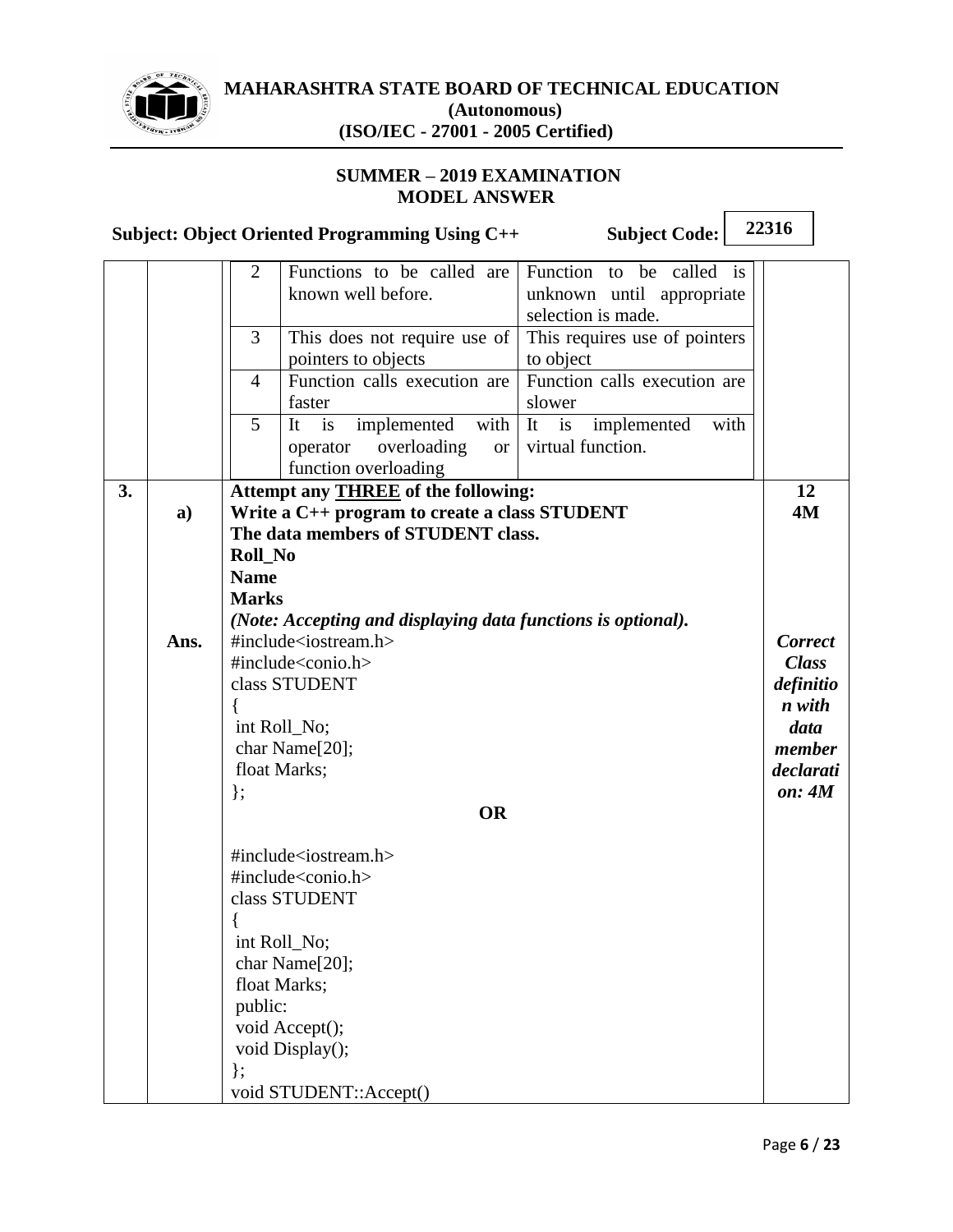

#### **SUMMER – 2019 EXAMINATION MODEL ANSWER**

|             | <b>Subject: Object Oriented Programming Using C++</b><br><b>Subject Code:</b>                                                                                                                                                                                                                                                                                                                                                                                                                                                                                      | 22316 |           |
|-------------|--------------------------------------------------------------------------------------------------------------------------------------------------------------------------------------------------------------------------------------------------------------------------------------------------------------------------------------------------------------------------------------------------------------------------------------------------------------------------------------------------------------------------------------------------------------------|-------|-----------|
|             | ſ.<br>cout<<"\nEnter data of student:";<br>cout<<"\nRoll number:";<br>cin>>Roll_No;<br>cout<<"\nName:";<br>cin>>Name;<br>cout<<"\nMarks:";<br>cin>>Marks;<br>void STUDENT::Display()<br>cout<<"\nStudents data is:";<br>cout<<"\nRoll number:"< <roll_no;<br>cout&lt;&lt;"\nName:"&lt;<name;<br>cout&lt;&lt;"\nMarks:"&lt;<marks;<br>void main()<br/>STUDENT S[5];<br/>int i;<br/>clrscr();<br/>for<math>(i=0; i&lt;5; i++)</math><br/>S[i].Accept();<br/>for<math>(i=0; i&lt;5; i++)</math><br/>S[i].Display();<br/>getch();</marks;<br></name;<br></roll_no;<br> |       |           |
| $b$<br>Ans. | Accept data for five students and display it. Write a C++<br>program to displya sum of array elements of array size n.<br>(Note: Any other correct logic shall be considered)<br>#include <iostream.h><br/>#include<conio.h><br/>void main()</conio.h></iostream.h>                                                                                                                                                                                                                                                                                                |       | <b>4M</b> |

int arr[20],i,n,sum=0;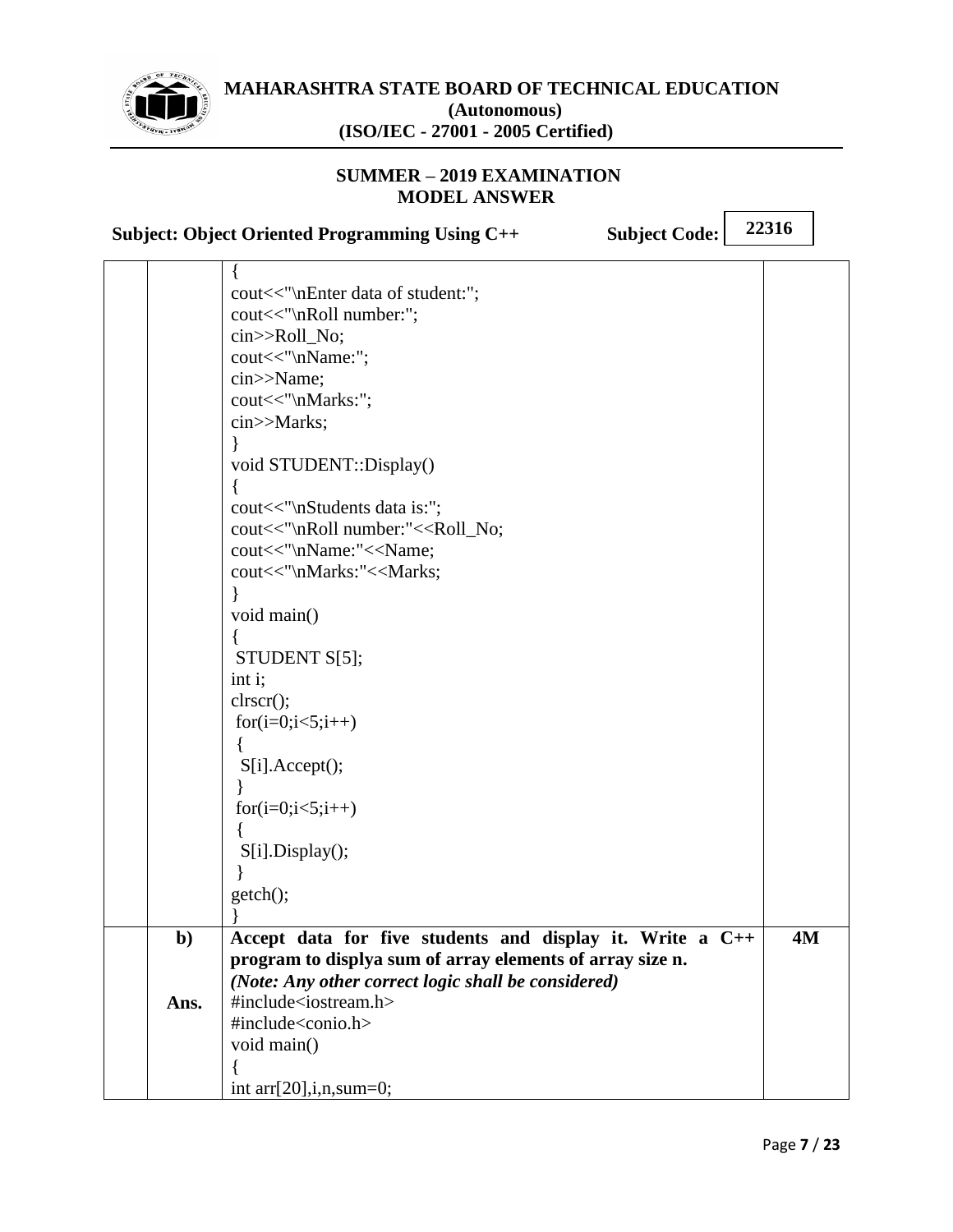

#### **SUMMER – 2019 EXAMINATION MODEL ANSWER**

**Subject: Object Oriented Programming Using C++ Subject Code:**

|               | clrscr();<br>cout<<"\nEnter size of an array:";<br>$\text{cin} \gg \text{n}$ ;<br>cout<<"\nEnter the elements of an array:";<br>$for(i=0;i\leq n;i++)$<br>$\text{cin} \geq \text{arr}[i];$                                                                                                                                                                                                                                                                                                                                                                                                                                                                                           | <i>Initializ</i><br>ation of<br>array<br>2M                            |
|---------------|--------------------------------------------------------------------------------------------------------------------------------------------------------------------------------------------------------------------------------------------------------------------------------------------------------------------------------------------------------------------------------------------------------------------------------------------------------------------------------------------------------------------------------------------------------------------------------------------------------------------------------------------------------------------------------------|------------------------------------------------------------------------|
|               | $for(i=0;isum = sum + arr[i];cout<<"\nArray elements are:";for(i=0;i\leq n;i++)$                                                                                                                                                                                                                                                                                                                                                                                                                                                                                                                                                                                                     | Calculat<br>ion and<br>display<br>of sum<br>of array<br>elements<br>2M |
|               | cout< <arr[i]<<" ";<br="">cout&lt;&lt;"\nSum of array elements is:"&lt;<sum;<br>getch();</sum;<br></arr[i]<<">                                                                                                                                                                                                                                                                                                                                                                                                                                                                                                                                                                       |                                                                        |
| $\mathbf{c})$ | Describe with examples, passing parameters to base class                                                                                                                                                                                                                                                                                                                                                                                                                                                                                                                                                                                                                             | 4M                                                                     |
|               | constructor and derived class constructor by creating object of<br>derived class.                                                                                                                                                                                                                                                                                                                                                                                                                                                                                                                                                                                                    |                                                                        |
| Ans.          | When a class is declared, a constructor can be declared inside the<br>class to initialize data members. When a base class contains a<br>constructor with one or more arguments then it is mandatory for the<br>derived class to have a constructor and pass arguments to the base<br>class constructor. When both the derived and base classes contain<br>constructors, the base constructor is executed first and then the<br>constructor in the derived class is executed. The constructor of<br>derived class receives the entire list of values as its arguments and<br>passes them on to the base constructors in the order in which they are<br>declared in the derived class. | <b>Correct</b><br><b>Descript</b><br>ion 2M                            |
|               | General form to declare derived class constructor:<br>Derived-constructor (arglist1, arglist (D)): Base1(arglist1)<br>Body of derived class constructor                                                                                                                                                                                                                                                                                                                                                                                                                                                                                                                              |                                                                        |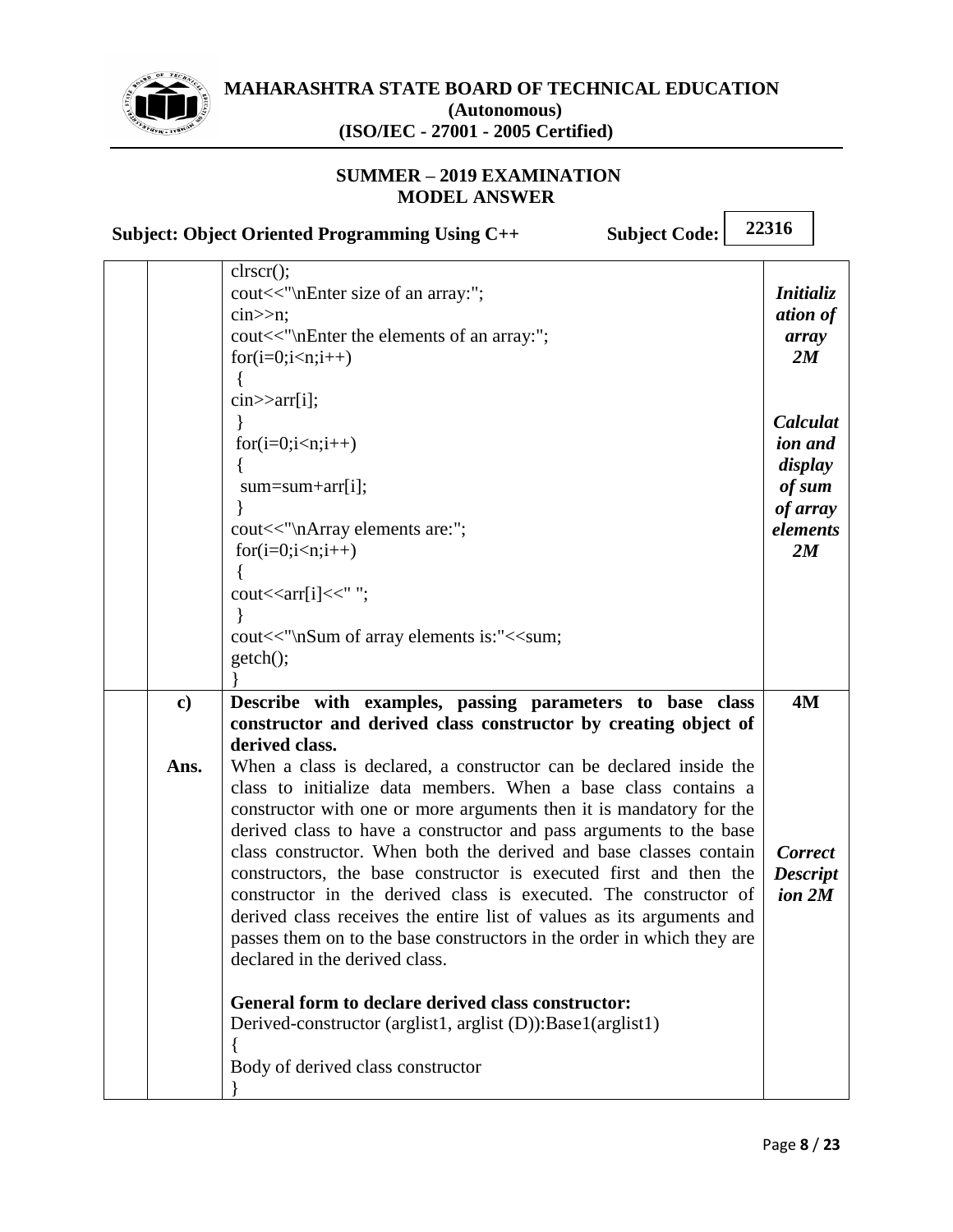

| <b>Subject: Object Oriented Programming Using C++</b>                                                                                                                                                                                                                                                                                                                                               | <b>Subject Code:</b> | 22316                           |  |
|-----------------------------------------------------------------------------------------------------------------------------------------------------------------------------------------------------------------------------------------------------------------------------------------------------------------------------------------------------------------------------------------------------|----------------------|---------------------------------|--|
| Derived constructor declaration contains two parts separated with<br>colon (:). First part provides declaration of arguments that are passed<br>to the derived constructor and second part lists the function calls to<br>the base constructors.                                                                                                                                                    |                      |                                 |  |
| <b>Example:</b><br>#include <iostream.h><br/>#include<conio.h><br/>class base<br/>int x;<br/>public:<br/>base(int a)<br/><math>\{</math><br/><math>x=a;</math><br/>cout&lt;&lt;"Constructor in base x="&lt;<x;<br><math>\}</math>;<br/>class derived: public base<br/>int y;<br/>public:<br/>derived <math>(int a, int b):base(a)</math><br/>₹<br/><math>y=b;</math></x;<br></conio.h></iostream.h> |                      | <b>Correct</b><br>example<br>2M |  |
| cout<<"Constructor in derived.y="< <y;<br><math>\}</math>;<br/>void main()<br/>clrscr();<br/>derived <math>ob(2,3)</math>;<br/><math>getch()</math>;<br/>In the above example, base class constructor requires one argument<br/>and derived class constructor requires one argument. Derived class<br/>constructor accepts two values and passes one value to base class<br/>constructor.</y;<br>   |                      |                                 |  |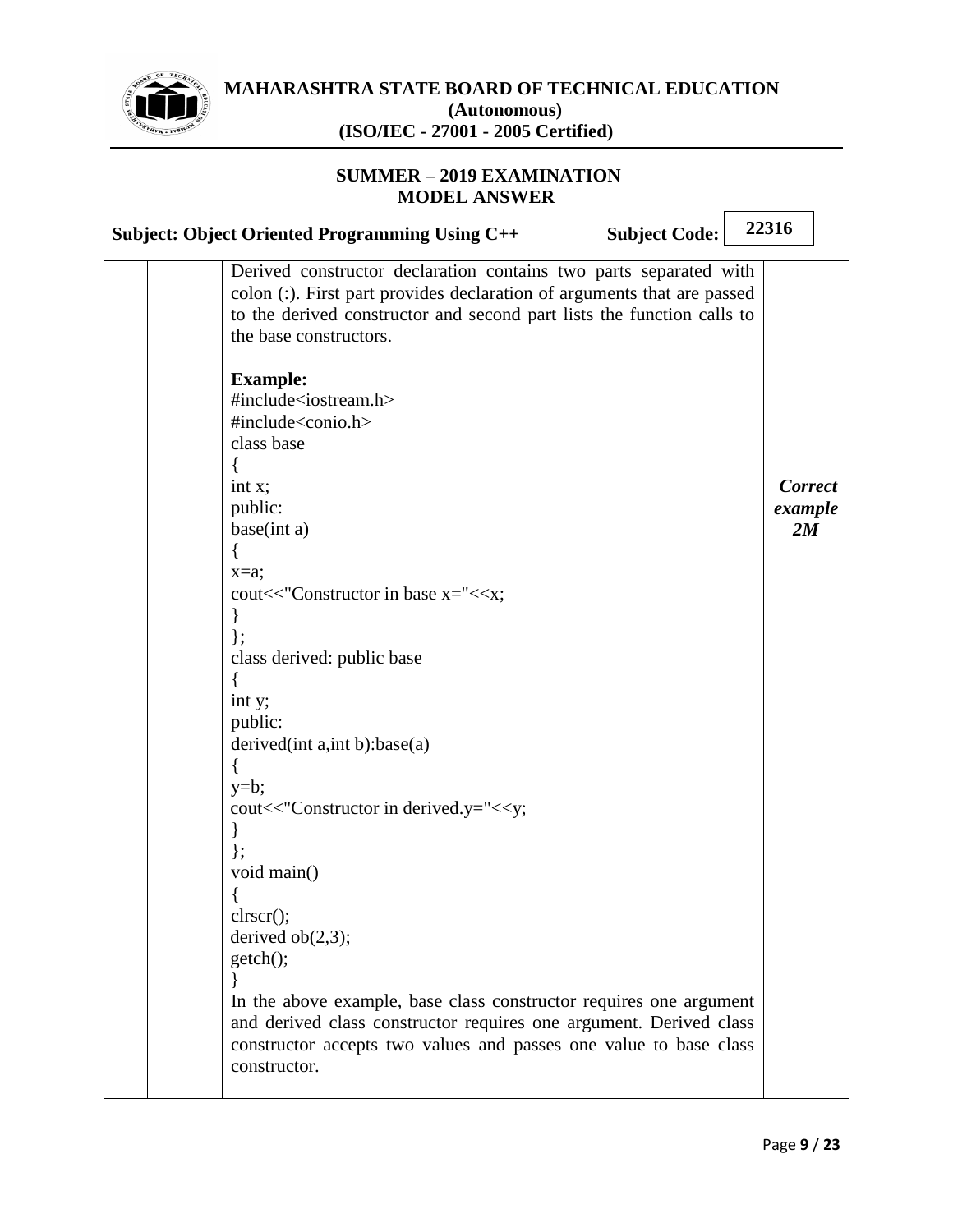

п

|    |      | <b>Subject: Object Oriented Programming Using C++</b>                                                                                           |                                             | <b>Subject Code:</b>                     | 22316                            |  |
|----|------|-------------------------------------------------------------------------------------------------------------------------------------------------|---------------------------------------------|------------------------------------------|----------------------------------|--|
|    | d)   | Describe how memory is allocated to objects of class with suitable                                                                              |                                             |                                          | 4M                               |  |
|    |      | diagram.                                                                                                                                        |                                             |                                          |                                  |  |
|    | Ans. | <b>Description:</b>                                                                                                                             |                                             |                                          |                                  |  |
|    |      | The memory space for object is allocated when they are declared and                                                                             |                                             |                                          | <b>Correct</b>                   |  |
|    |      | not when the class is specified. Actually, the member functions are                                                                             |                                             |                                          | descripti                        |  |
|    |      | created and placed in memory space only once when they are defined                                                                              |                                             |                                          | on 2M                            |  |
|    |      | as a part of a class definition. Since all the objects belonging to that<br>class use the same member functions, no separate space is allocated |                                             |                                          |                                  |  |
|    |      | for member functions. When the objects are created only space for                                                                               |                                             |                                          |                                  |  |
|    |      | member variable is allocated separately for each object. Separate                                                                               |                                             |                                          |                                  |  |
|    |      | memory locations for the objects are essential because the member                                                                               |                                             |                                          |                                  |  |
|    |      | variables will hold different data values for different objects this is                                                                         |                                             |                                          |                                  |  |
|    |      | shown in fig:                                                                                                                                   |                                             |                                          |                                  |  |
|    |      |                                                                                                                                                 |                                             |                                          |                                  |  |
|    |      |                                                                                                                                                 |                                             |                                          |                                  |  |
|    |      |                                                                                                                                                 | Common for all objects<br>member function 1 |                                          |                                  |  |
|    |      |                                                                                                                                                 |                                             |                                          |                                  |  |
|    |      |                                                                                                                                                 |                                             |                                          | <b>Correct</b>                   |  |
|    |      |                                                                                                                                                 | member function 2                           |                                          | diagram                          |  |
|    |      |                                                                                                                                                 |                                             | memory created when<br>functions defined | for                              |  |
|    |      |                                                                                                                                                 |                                             |                                          | memory                           |  |
|    |      | Object 1                                                                                                                                        | Object 2                                    | Object 3                                 | allocatio<br>$\boldsymbol{n}$ of |  |
|    |      | member variable 1                                                                                                                               | member variable 1                           | member variable                          | objects                          |  |
|    |      |                                                                                                                                                 |                                             |                                          | 2M                               |  |
|    |      |                                                                                                                                                 |                                             |                                          |                                  |  |
|    |      | member variable 2                                                                                                                               | member variable 2                           | member variable 2                        |                                  |  |
|    |      |                                                                                                                                                 |                                             | memory created                           |                                  |  |
|    |      |                                                                                                                                                 |                                             | when objects defined                     |                                  |  |
|    |      |                                                                                                                                                 |                                             |                                          |                                  |  |
|    |      |                                                                                                                                                 | <b>Fig: Memory allocation for objects</b>   |                                          |                                  |  |
| 4. |      | <b>Attempt any THREE of the following:</b>                                                                                                      |                                             |                                          | 12                               |  |
|    | a)   | Write a program to implement multiple inheritance as shown in                                                                                   |                                             |                                          | 4M                               |  |
|    |      | following Figure No.1:                                                                                                                          |                                             |                                          |                                  |  |
|    |      |                                                                                                                                                 |                                             |                                          |                                  |  |
|    |      |                                                                                                                                                 |                                             |                                          |                                  |  |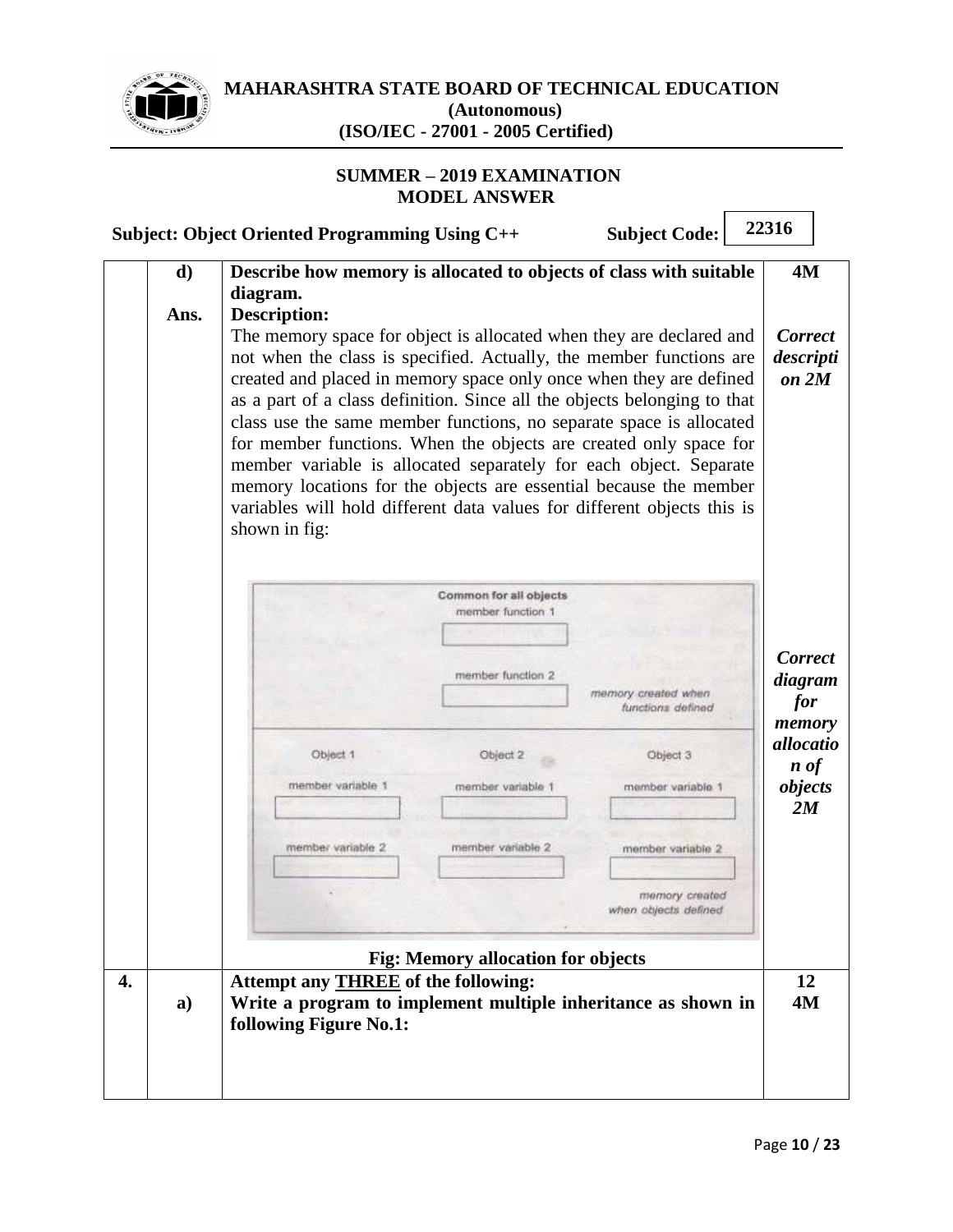

**MAHARASHTRA STATE BOARD OF TECHNICAL EDUCATION (Autonomous)**

**(ISO/IEC - 27001 - 2005 Certified)**

#### **SUMMER – 2019 EXAMINATION MODEL ANSWER**

**Subject: Object Oriented Programming Using C++ Subject Code:**

| Ans. | Class<br>: Subject 1<br>Class<br>: Subject 2<br>data mem : ml<br>data mem : m2<br>: Result<br>Class<br>data mem : Total<br>Fig. No. 1<br>Accept and display data for one object of class result.<br>(Note: Any other relevant logic should be considered).<br>Program:<br>#include <iostream.h><br/>#include<conio.h><br/>class Subject1<br/>protected:<br/>float m1;<br/><math>\}</math>;<br/>class Subject2<br/>protected:<br/>float m2;<br/>};<br/>class Result: public Subject1, public Subject2<br/>float Total;<br/>public:<br/>void accept()<br/>cout&lt;&lt;"Enter marks of subject1:";<br/><math>cin&gt;m1</math>;<br/>cout&lt;&lt;"\nEnter marks of subject2:";<br/><math>\text{cin} \gg \text{m2};</math><br/>ι<br/>void calculate()<br/>Total=<math>(m1+m2)</math>;<br/>void display()</conio.h></iostream.h> | <b>Definitio</b><br>$\boldsymbol{n}$ of<br><b>Class</b><br>Subject1<br>1M<br><b>Definitio</b><br>$\boldsymbol{n}$ of<br><b>Class</b><br>Subjec2<br>1M<br><b>Definitio</b><br>n of<br><b>Class</b><br><b>Result</b><br>1M |
|------|---------------------------------------------------------------------------------------------------------------------------------------------------------------------------------------------------------------------------------------------------------------------------------------------------------------------------------------------------------------------------------------------------------------------------------------------------------------------------------------------------------------------------------------------------------------------------------------------------------------------------------------------------------------------------------------------------------------------------------------------------------------------------------------------------------------------------|--------------------------------------------------------------------------------------------------------------------------------------------------------------------------------------------------------------------------|
|------|---------------------------------------------------------------------------------------------------------------------------------------------------------------------------------------------------------------------------------------------------------------------------------------------------------------------------------------------------------------------------------------------------------------------------------------------------------------------------------------------------------------------------------------------------------------------------------------------------------------------------------------------------------------------------------------------------------------------------------------------------------------------------------------------------------------------------|--------------------------------------------------------------------------------------------------------------------------------------------------------------------------------------------------------------------------|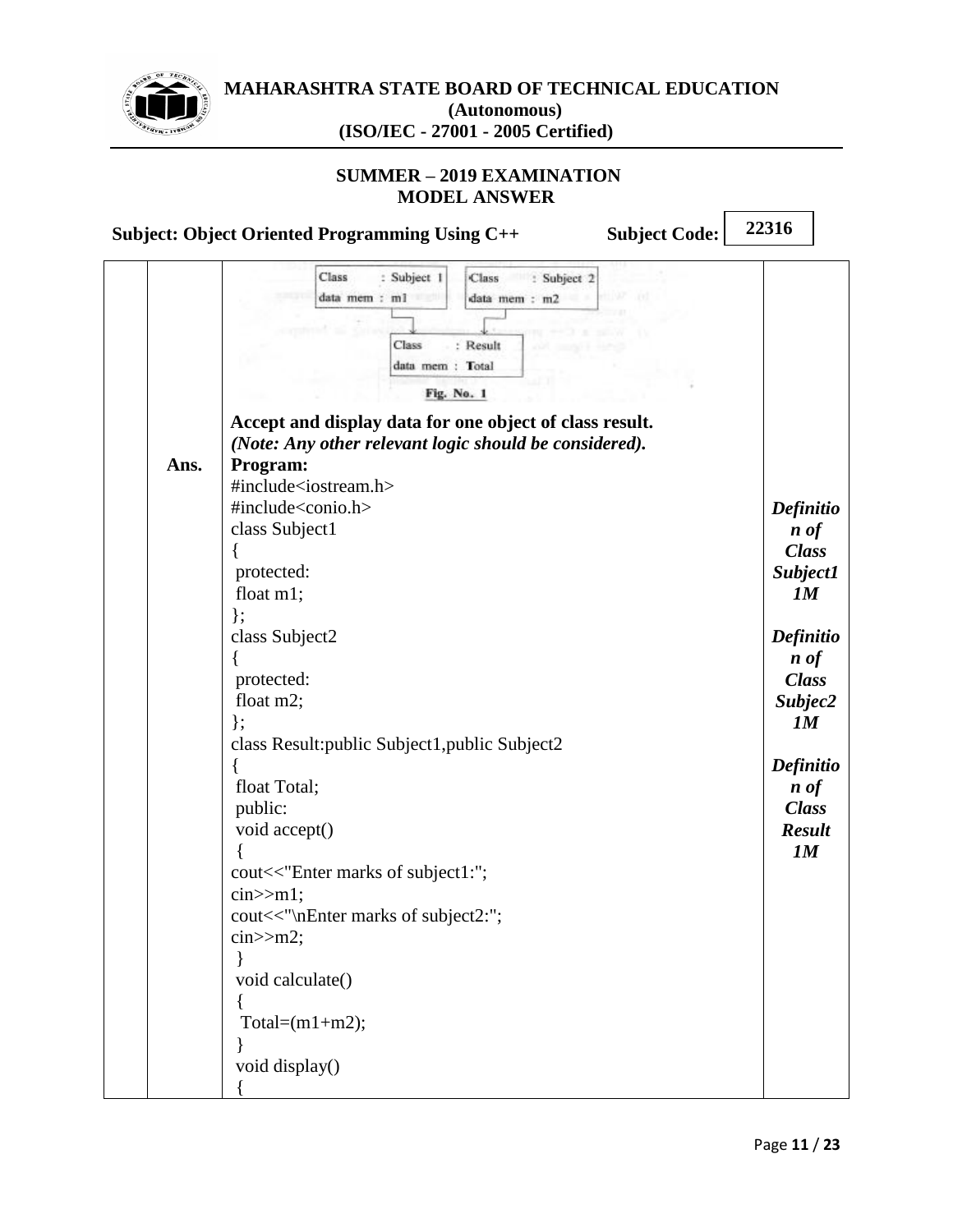

|              | <b>Subject Code:</b><br><b>Subject: Object Oriented Programming Using C++</b>                           | 22316          |
|--------------|---------------------------------------------------------------------------------------------------------|----------------|
|              | cout<<"\nSubject 1 marks:"< <m1;< th=""><th></th></m1;<>                                                |                |
|              | cout<<"\nSubject 2 marks:"< <m2;< th=""><th></th></m2;<>                                                |                |
|              | cout<<"\nTotal is:"< <total;< th=""><th></th></total;<>                                                 |                |
|              | ł                                                                                                       |                |
|              | $\}$ ;                                                                                                  |                |
|              | void main()                                                                                             |                |
|              |                                                                                                         |                |
|              | Result r;                                                                                               | main           |
|              | $\text{clrscr}$ $\text{c}}$ :                                                                           | function       |
|              | $r$ .accept $();$                                                                                       | 1M             |
|              | r.calculate();                                                                                          |                |
|              | r.display();                                                                                            |                |
|              | getch();                                                                                                |                |
|              |                                                                                                         |                |
| $\mathbf{b}$ | Describe following terms: Inheritance, data abstraction, data                                           | <b>4M</b>      |
|              | encapsulation, dynamic binding.                                                                         |                |
| Ans.         | <b>Inheritance:</b>                                                                                     |                |
|              | 1. Inheritance is the process by which objects of one class acquire                                     |                |
|              | the properties of objects of another class.                                                             |                |
|              | 2. It supports the concept of hierarchical classification. It also<br>provides the idea of reusability. | <b>Correct</b> |
|              | Data abstraction:                                                                                       | descripti      |
|              | 1. Data abstraction refers to the act of representing essential features                                | on 1M          |
|              | without including the background details or explanations.                                               | each           |
|              | 2. Classes use the concept of abstraction and are defined as a list of                                  |                |
|              | abstract attributes such as size, weight and cost and functions to                                      |                |
|              | operate on these attributes.                                                                            |                |
|              | Data encapsulation:                                                                                     |                |
|              | The wrapping up of data and functions together into a single unit<br>1.                                 |                |
|              | (called class) is known as encapsulation.                                                               |                |
|              | 2. By this attribute the data is not accessible to the outside world,                                   |                |
|              | and only those functions which are wrapped in the class can                                             |                |
|              | access it.                                                                                              |                |
|              | <b>Dynamic Binding:</b>                                                                                 |                |
|              | 1. Dynamic binding refers to the linking of a procedure call to be                                      |                |
|              | executed in response to the call.                                                                       |                |
|              | 2. It is also known as late binding. It means that the code associated                                  |                |
|              | with a given procedure call is not known until the time of the call                                     |                |
|              | at run-time.                                                                                            |                |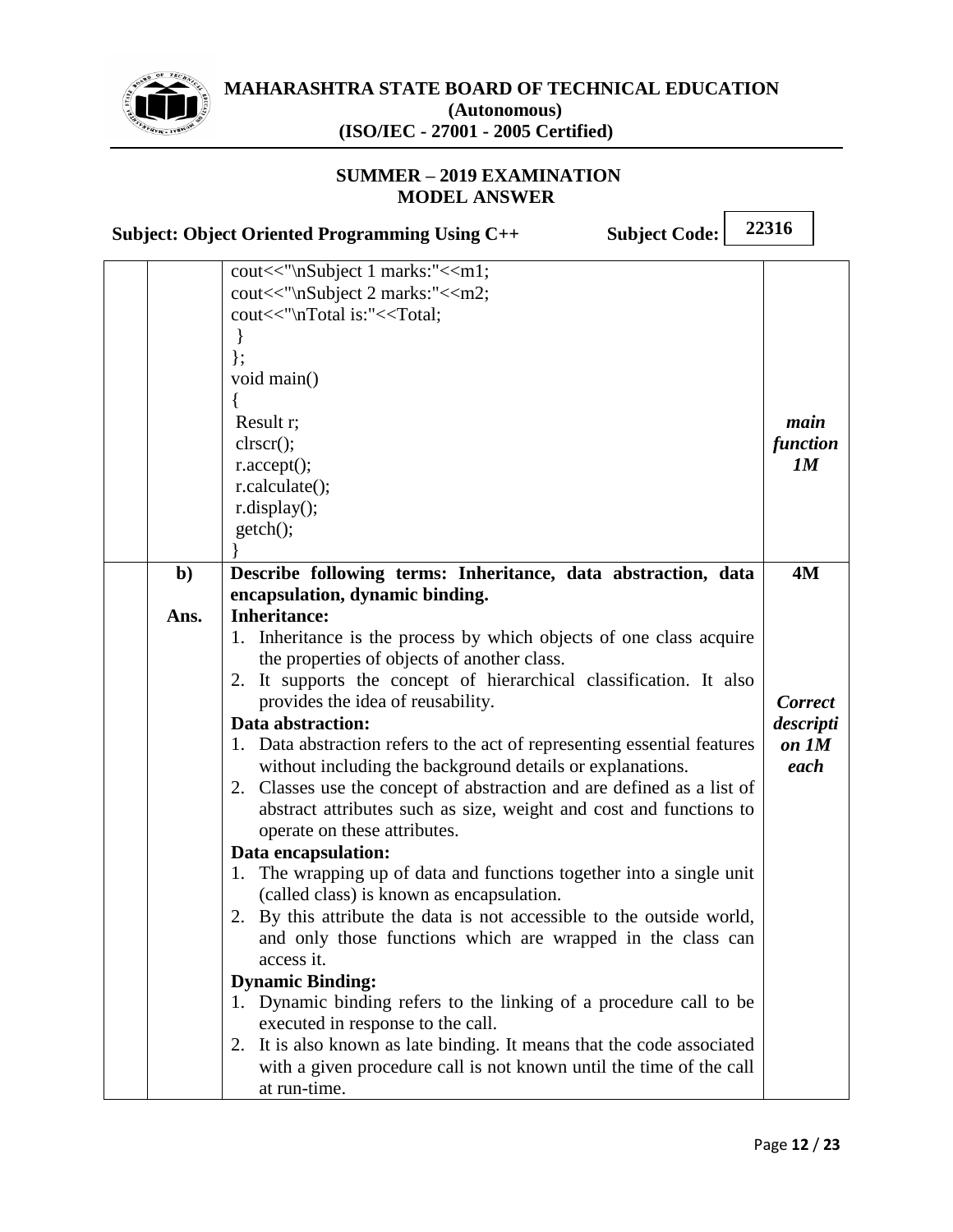

#### **SUMMER – 2019 EXAMINATION MODEL ANSWER**

|               | Subject: Object Oriented Programming Using C++                                                                                                                                                                                                                                                                                                                                                                                                                                                                                                                             |                                      |                                     | <b>Subject Code:</b>                    | 22316                                                                                                |
|---------------|----------------------------------------------------------------------------------------------------------------------------------------------------------------------------------------------------------------------------------------------------------------------------------------------------------------------------------------------------------------------------------------------------------------------------------------------------------------------------------------------------------------------------------------------------------------------------|--------------------------------------|-------------------------------------|-----------------------------------------|------------------------------------------------------------------------------------------------------|
| $\mathbf{c})$ | State and describe visibility modes and its effects used in<br>inheritance.                                                                                                                                                                                                                                                                                                                                                                                                                                                                                                |                                      |                                     |                                         | 4M                                                                                                   |
| Ans.          | (Note: Diagram is optional)<br>Different visibility modes are:<br>1. Private<br>visibility<br>2. Protected<br>3. Public<br>Effects of visibility modes in inheritance:                                                                                                                                                                                                                                                                                                                                                                                                     |                                      |                                     |                                         |                                                                                                      |
|               |                                                                                                                                                                                                                                                                                                                                                                                                                                                                                                                                                                            |                                      | Derived class visibility            |                                         |                                                                                                      |
|               | <b>Base class visibility</b>                                                                                                                                                                                                                                                                                                                                                                                                                                                                                                                                               | Public<br>derivation                 | Private<br>derivation               | Protected<br>derivation                 |                                                                                                      |
|               | Private<br>Protected<br>Public                                                                                                                                                                                                                                                                                                                                                                                                                                                                                                                                             | Not inherited<br>Protected<br>Public | Not inherited<br>Private<br>Private | Not inherited<br>Protected<br>Protected |                                                                                                      |
|               | Private members of base class are not inherited directly in any<br>visibility mode.<br>1. Private visibility mode<br>In this mode, protected and public members of base class become<br>private members of derived class.<br>2. Protected visibility mode<br>In this mode, protected and public members of base class become<br>protected members of derived class.<br>3. Public visibility mode<br>In this mode, protected members of base class become protected<br>members of derived class and public members of base class<br>become public members of derived class. |                                      |                                     |                                         | <b>Descript</b><br><i>ion of</i><br>effect of<br>visibility<br>mode in<br>inherita<br>nce 1M<br>each |
| d)            | Write a $C_{++}$ program to count number of spaces in text file.<br>(Note: Any other correct logic shall be considered)                                                                                                                                                                                                                                                                                                                                                                                                                                                    |                                      |                                     | 4M                                      |                                                                                                      |
| Ans.          | Program:<br>#include <iostream.h><br/>#include<conio.h><br/>#include<fstream.h><br/>void main()</fstream.h></conio.h></iostream.h>                                                                                                                                                                                                                                                                                                                                                                                                                                         |                                      |                                     |                                         |                                                                                                      |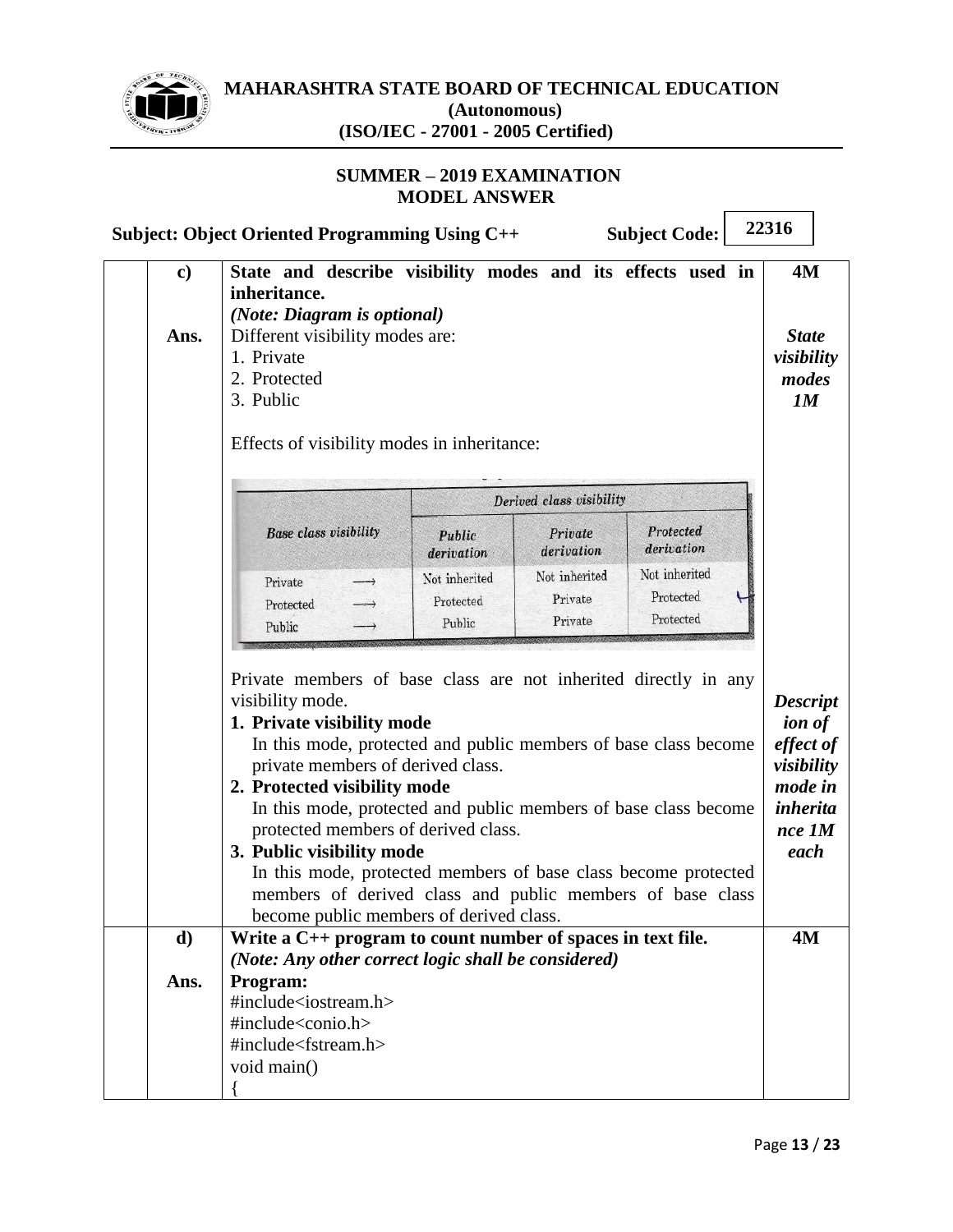

#### **SUMMER – 2019 EXAMINATION MODEL ANSWER**

**Subject: Object Oriented Programming Using C++ Subject Code:**

|                                                                                                           | ifstream file;<br>int $s=0$ ;<br>char ch;<br>clrscr();<br>file.open("abc.txt");<br>while(file)<br>file.get(ch);<br>$if(ch==')$<br>$s++;$                                  |                                                                                                                                                                                                                                 | <b>Correct</b><br>logic 2M<br><b>Correct</b><br>syntax<br>2M |
|-----------------------------------------------------------------------------------------------------------|---------------------------------------------------------------------------------------------------------------------------------------------------------------------------|---------------------------------------------------------------------------------------------------------------------------------------------------------------------------------------------------------------------------------|--------------------------------------------------------------|
|                                                                                                           | cout<<"\nNumber of spaces in text file are:"< <s;<br>getch();</s;<br>                                                                                                     |                                                                                                                                                                                                                                 |                                                              |
| e)                                                                                                        | Differentiate between contractor and destructor.                                                                                                                          |                                                                                                                                                                                                                                 | 4M                                                           |
| (Note: Contractor shall be considered as Constructor.)<br>Ans.<br><b>Destructor</b><br><b>Constructor</b> |                                                                                                                                                                           |                                                                                                                                                                                                                                 |                                                              |
|                                                                                                           | constructor is a special<br>A<br>member function whose task is<br>to initialize the objects of its<br>class.<br>It constructs the values of data<br>members of the class. | A<br>destructor is<br>special<br>$\mathbf{a}$<br>member function whose task is<br>to destroy the objects that have<br>been created by constructor.<br>It does not construct the values<br>for the data members of the<br>class. | Any<br>four<br>correct<br>differen                           |
|                                                                                                           | It is invoked automatically<br>when the objects are created.                                                                                                              | It is invoked implicitly by the<br>compiler<br>upon<br>exit<br>of<br>a<br>program/block/function.                                                                                                                               | ces 1M<br>each                                               |
|                                                                                                           | Constructors are classified in<br>various types such as :<br>Default constructor<br>Parameterized constructor<br>Copy constructor<br>Overloaded constructor               | Destructors are not classified in<br>any types.                                                                                                                                                                                 |                                                              |
|                                                                                                           | A class can have more than one<br>constructor.                                                                                                                            | A class can have at the most one<br>constructor.                                                                                                                                                                                |                                                              |
|                                                                                                           | Constructor<br>accepts                                                                                                                                                    | Destructor never<br>accepts any                                                                                                                                                                                                 |                                                              |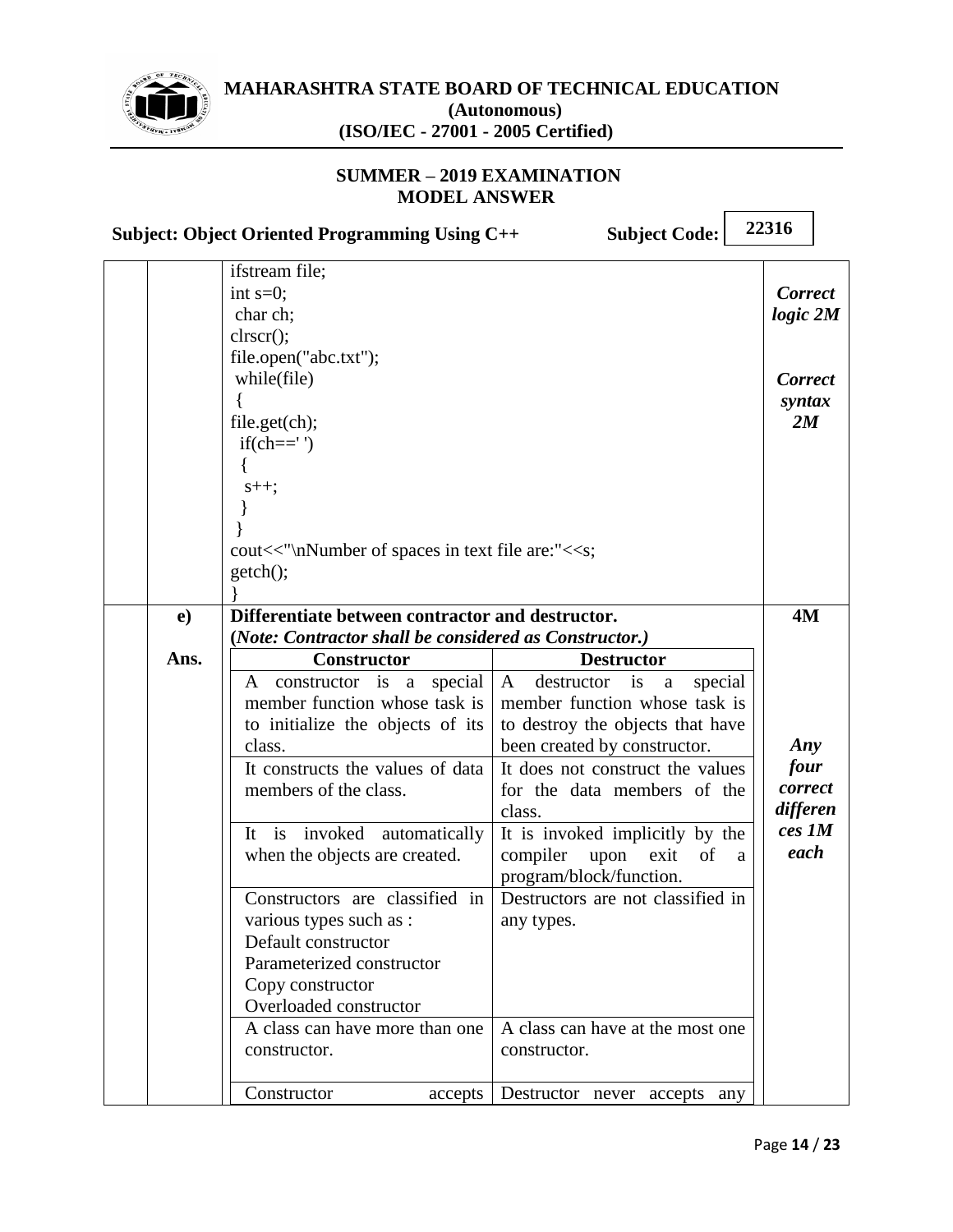

#### **SUMMER – 2019 EXAMINATION MODEL ANSWER**

**Subject: Object Oriented Programming Using C++ Subject Code: 22316** parameters. Also it can have default value for its parameter. parameter. **Syntax:** classname()  $\{...$ … } **Syntax:** destructor name is preceded with tilde. ~classname() {…. …. } **Example:**  $ABC()$ { … } **Example:**  $~\sim$ ABC $()$ { …. } **5. a) Ans. Attempt any TWO of the following: (i) Write any three rules of operator overloading. (ii) Write a program in C++ to overload unary '\_' operator to negate values of data members of class. (i) Write any three rules of operator overloading. Rules for overloading operators:** 1. Only existing operators can be overloaded. New operators cannot be created. 2. The overloaded operator must have at least one operand that is of user defined data type. 3. We can't change the basic meaning of an operator. That is to say, we can't redefine the plus $(+)$  operator to subtract one value from other. 4. Overloaded operators follow the syntax rules of the original **12 6M** *Any three rules of operator overload ing 1M each*

operators. They can't be overridden.

5. There are some operators that can't be overloaded.

argument (the object of the relevant class).

6. We can't use friend functions to overload certain operators. However, member function scan be used to overload them. 7. Unary operators overloaded by means of member function take no explicit arguments and return no explicit values, but, those overloaded by means of the friend function, take one reference

8. Binary operators overloaded through a member function, take one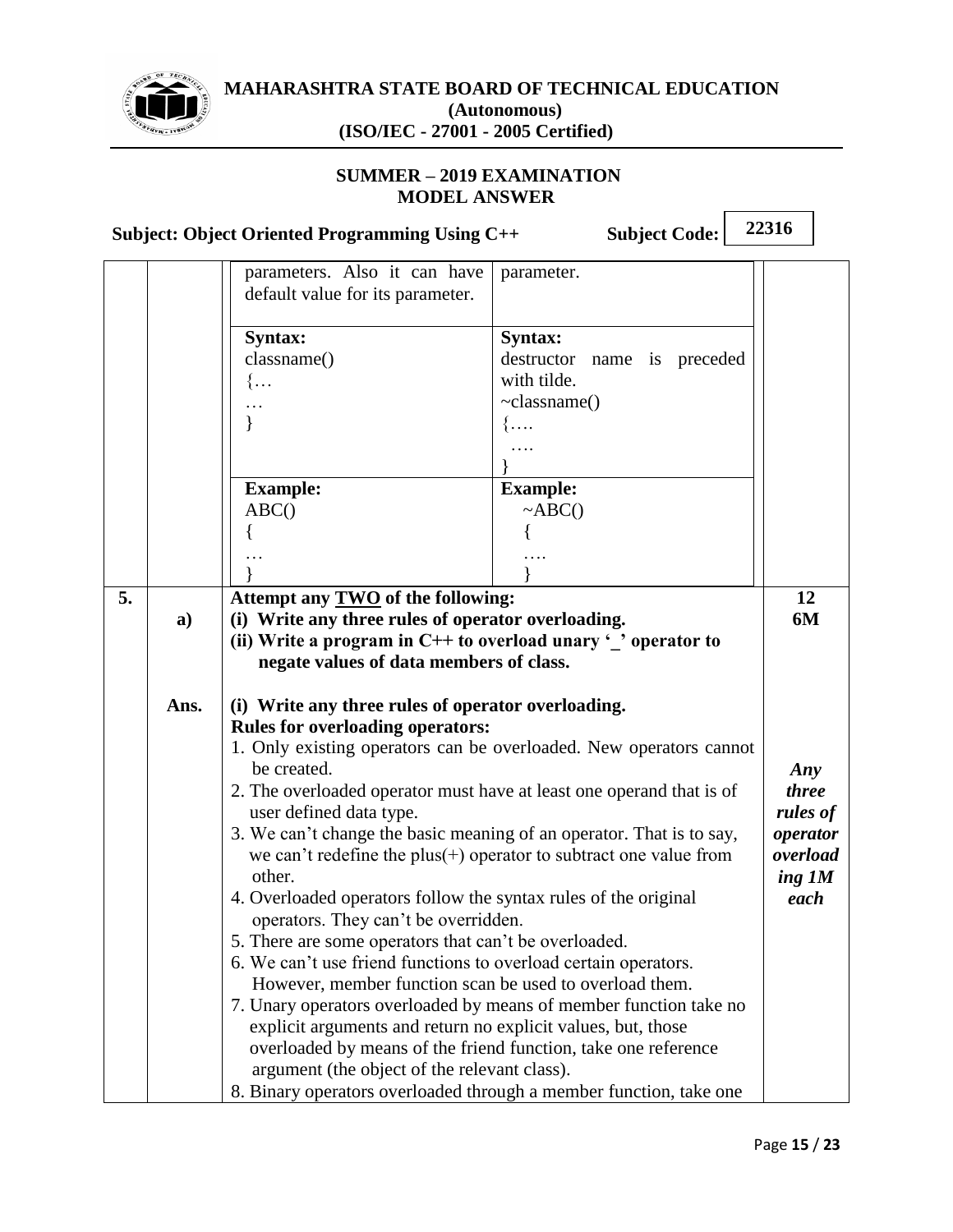

 $\sqrt{2}$ 

┑

|      | <b>Subject Code:</b><br>Subject: Object Oriented Programming Using C++                                                                                                                                                                                                                                                                                                                                                                                                                                                                                                                                                                                                                                                                                                                                                                                                                                                                                                                                                                                                    | 22316                                                |  |
|------|---------------------------------------------------------------------------------------------------------------------------------------------------------------------------------------------------------------------------------------------------------------------------------------------------------------------------------------------------------------------------------------------------------------------------------------------------------------------------------------------------------------------------------------------------------------------------------------------------------------------------------------------------------------------------------------------------------------------------------------------------------------------------------------------------------------------------------------------------------------------------------------------------------------------------------------------------------------------------------------------------------------------------------------------------------------------------|------------------------------------------------------|--|
| Ans. | explicit argument and those which are overloaded through a friend<br>function take two explicit arguments.<br>9. When using binary operators overloaded through a member<br>function, the left hand operand must be an object of the relevant<br>class.<br>10. Binary arithmetic operators such as $+,$ , $*$ and / must explicitly<br>returna value. They must not attempt to change their own<br>arguments.<br>(ii) Write a program in $C++$ to overload unary $\cdot$ operator to<br>negate values of data members of class.<br>(Note: Any other correct logic shall be considered)<br>#include <iostream.h><br/>#include<conio.h><br/>#include<string.h><br/>class Number<br/>int x, y;<br/>public:<br/>Number (int a, int b)<br/><math>a = x;</math><br/><math>b = y;</math><br/>void display()<br/>cout &lt;&lt; "value of x=" &lt;&lt; <math>x</math> &lt; <math>x</math> &lt; <math>x</math> \, <math>x</math> \, <math>x</math> \, <math>x</math> alue of <math>y</math> = " <math>\lt</math> <math>\lt</math> <math>y</math>;</string.h></conio.h></iostream.h> | <b>Class</b><br>declarati<br>on with<br>member<br>1M |  |
|      | void operator - ()                                                                                                                                                                                                                                                                                                                                                                                                                                                                                                                                                                                                                                                                                                                                                                                                                                                                                                                                                                                                                                                        | <b>Operato</b>                                       |  |
|      | $x = -x$ ;                                                                                                                                                                                                                                                                                                                                                                                                                                                                                                                                                                                                                                                                                                                                                                                                                                                                                                                                                                                                                                                                | <b>function</b>                                      |  |
|      | $y = -y;$                                                                                                                                                                                                                                                                                                                                                                                                                                                                                                                                                                                                                                                                                                                                                                                                                                                                                                                                                                                                                                                                 | definitio<br>$n$ $1M$                                |  |
|      |                                                                                                                                                                                                                                                                                                                                                                                                                                                                                                                                                                                                                                                                                                                                                                                                                                                                                                                                                                                                                                                                           |                                                      |  |
|      | void main()                                                                                                                                                                                                                                                                                                                                                                                                                                                                                                                                                                                                                                                                                                                                                                                                                                                                                                                                                                                                                                                               | Main()                                               |  |
|      | Number $N1(5,6)$ ;                                                                                                                                                                                                                                                                                                                                                                                                                                                                                                                                                                                                                                                                                                                                                                                                                                                                                                                                                                                                                                                        | function                                             |  |
|      | clrscr();<br>N1.display();                                                                                                                                                                                                                                                                                                                                                                                                                                                                                                                                                                                                                                                                                                                                                                                                                                                                                                                                                                                                                                                | definitio<br>$n$ $1M$                                |  |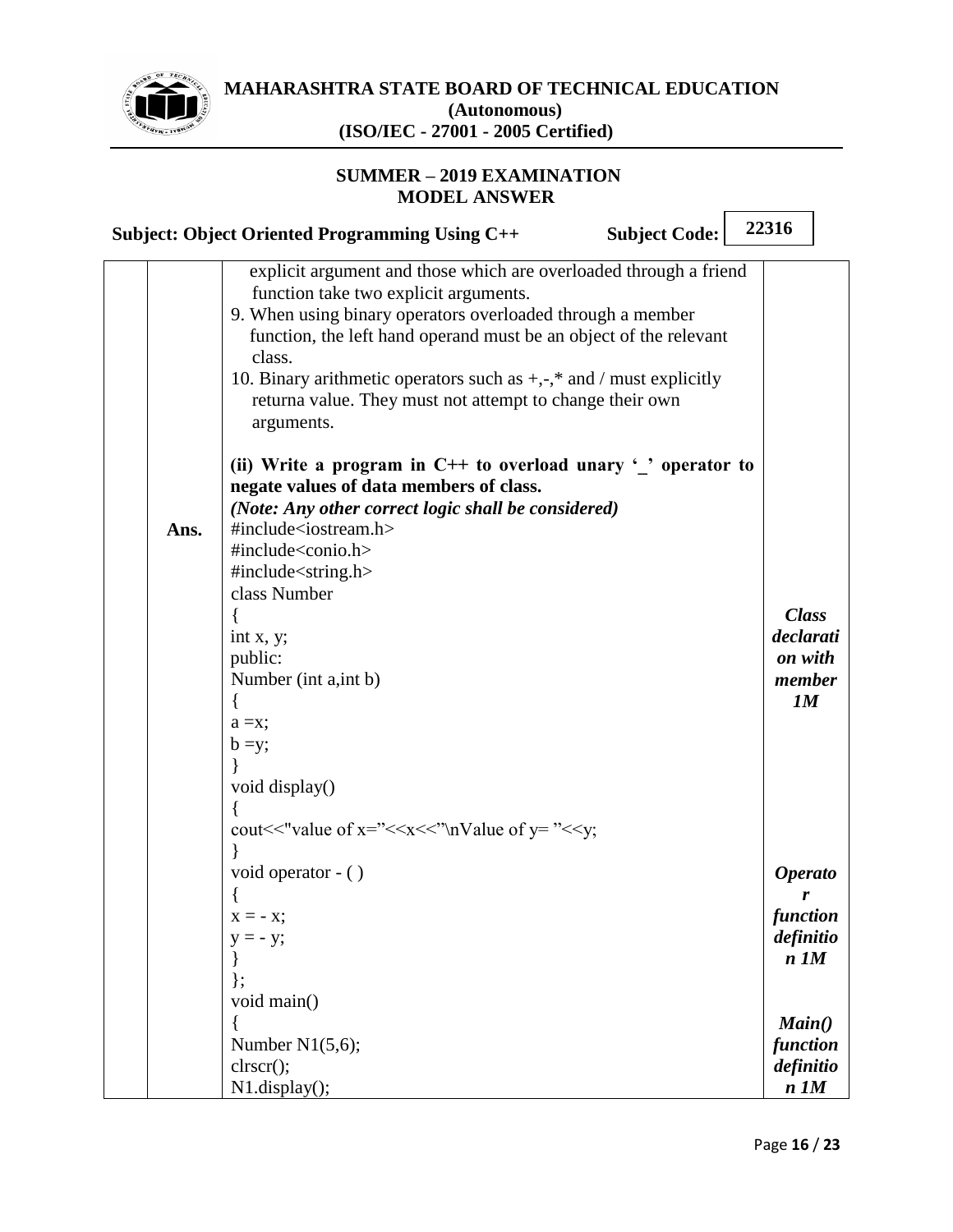

#### **SUMMER – 2019 EXAMINATION MODEL ANSWER**

**Subject: Object Oriented Programming Using C++ Subject Code: 22316**

|              | $-N1;$<br>cout << "\n After negation:";<br>$N1.$ display $()$ ;                                                                           |                                       |
|--------------|-------------------------------------------------------------------------------------------------------------------------------------------|---------------------------------------|
|              | getch();                                                                                                                                  |                                       |
| $\mathbf{b}$ | Write a $C_{++}$ program to append data from abc.txt to xyz.txt file.<br>(Note: Any other correct logic shall be considered)              | 6M                                    |
| Ans.         | Assuming input file as abc.txt with contents "World" and output file<br>named as xyz.txt with contents "Hello" have been already created. |                                       |
|              | #include $\langle$ iostream.h $>$<br>#include <fstream.h></fstream.h>                                                                     |                                       |
|              | int main()<br>$\{$                                                                                                                        |                                       |
|              | fstream f;<br>ifstream fin;<br>fin.open("abc.txt",ios::in);                                                                               |                                       |
|              | ofstream fout;<br>fout.open("xyz.txt", ios::app);<br>if $(\text{fin})$                                                                    |                                       |
|              | cout << "file not found";                                                                                                                 | <b>Correct</b><br>logic<br>3M         |
|              | else<br>fout << fin.rdbuf();                                                                                                              | <b>Correct</b><br><b>Syntax</b><br>3M |
|              | char ch;<br>f.seekg(0);<br>while (f)                                                                                                      |                                       |
|              | f.get(ch);<br>cout << ch;                                                                                                                 |                                       |
|              | f.close();<br>return $0$ ;                                                                                                                |                                       |
|              |                                                                                                                                           |                                       |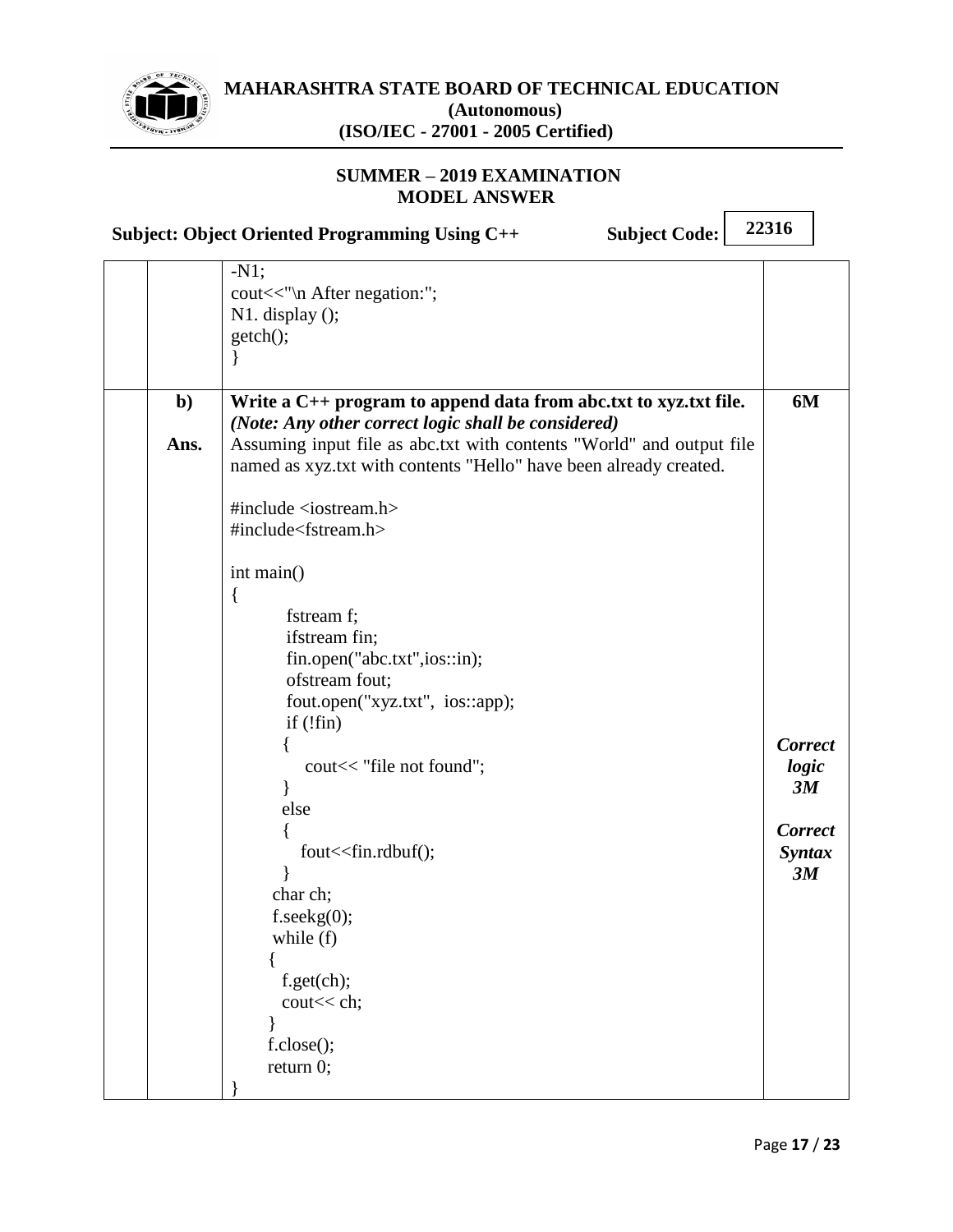

#### **SUMMER – 2019 EXAMINATION MODEL ANSWER**

**Subject: Object Oriented Programming Using C++ Subject Code:**

|               | Output:                                                                       |                |
|---------------|-------------------------------------------------------------------------------|----------------|
|               | Hello World                                                                   |                |
| $\mathbf{c})$ | Write a $C_{++}$ program to declare a class student with members as           | 6M             |
|               | roll no, name and department. Declare a parameterized                         |                |
|               | constructor with default value for department as 'CO' to                      |                |
|               | initialize members of object. Initialize and display data for two             |                |
|               | students.                                                                     |                |
|               | (Note: Any other relevant logic should be considered).                        |                |
| Ans.          | #include <iostream.h></iostream.h>                                            |                |
|               | #include <conio.h></conio.h>                                                  |                |
|               | #include <string.h></string.h>                                                |                |
|               | class student                                                                 | <b>Class</b>   |
|               |                                                                               | student        |
|               | int roll_no;                                                                  | 1M             |
|               | char name[20], department[40];                                                |                |
|               | public:                                                                       |                |
|               | student(int rno, char *n, char *d="CO")                                       | Constru        |
|               |                                                                               | ctor           |
|               | roll_no=rno;                                                                  | definitio      |
|               | strcpy(name,n);                                                               | n with         |
|               | strcpy(department,d);                                                         | default        |
|               |                                                                               | value          |
|               | void display()                                                                | 2M             |
|               |                                                                               |                |
|               | cout<<"\n Roll No:"< <roll_no;< th=""><th><b>Display</b></th></roll_no;<>     | <b>Display</b> |
|               | cout<<"\n Name:"< <name;< th=""><th>function</th></name;<>                    | function       |
|               | cout<<"\n Department:"< <department;< th=""><th>definitio</th></department;<> | definitio      |
|               | $\mathbf{\}$                                                                  | $n$ $1M$       |
|               | $\}$ ;                                                                        |                |
|               | void main()                                                                   |                |
|               |                                                                               |                |
|               | student $s1(112, "Chitrakshi"), s2(114, "Anjali");$                           |                |
|               | $\text{clrscr}$ $\text{c}}$                                                   | <b>Main</b>    |
|               | $s1$ .display $();$                                                           | function       |
|               | $s2.$ display $();$                                                           | definitio      |
|               | getch();                                                                      | 2M             |
|               |                                                                               |                |
|               |                                                                               |                |
|               |                                                                               |                |
|               |                                                                               |                |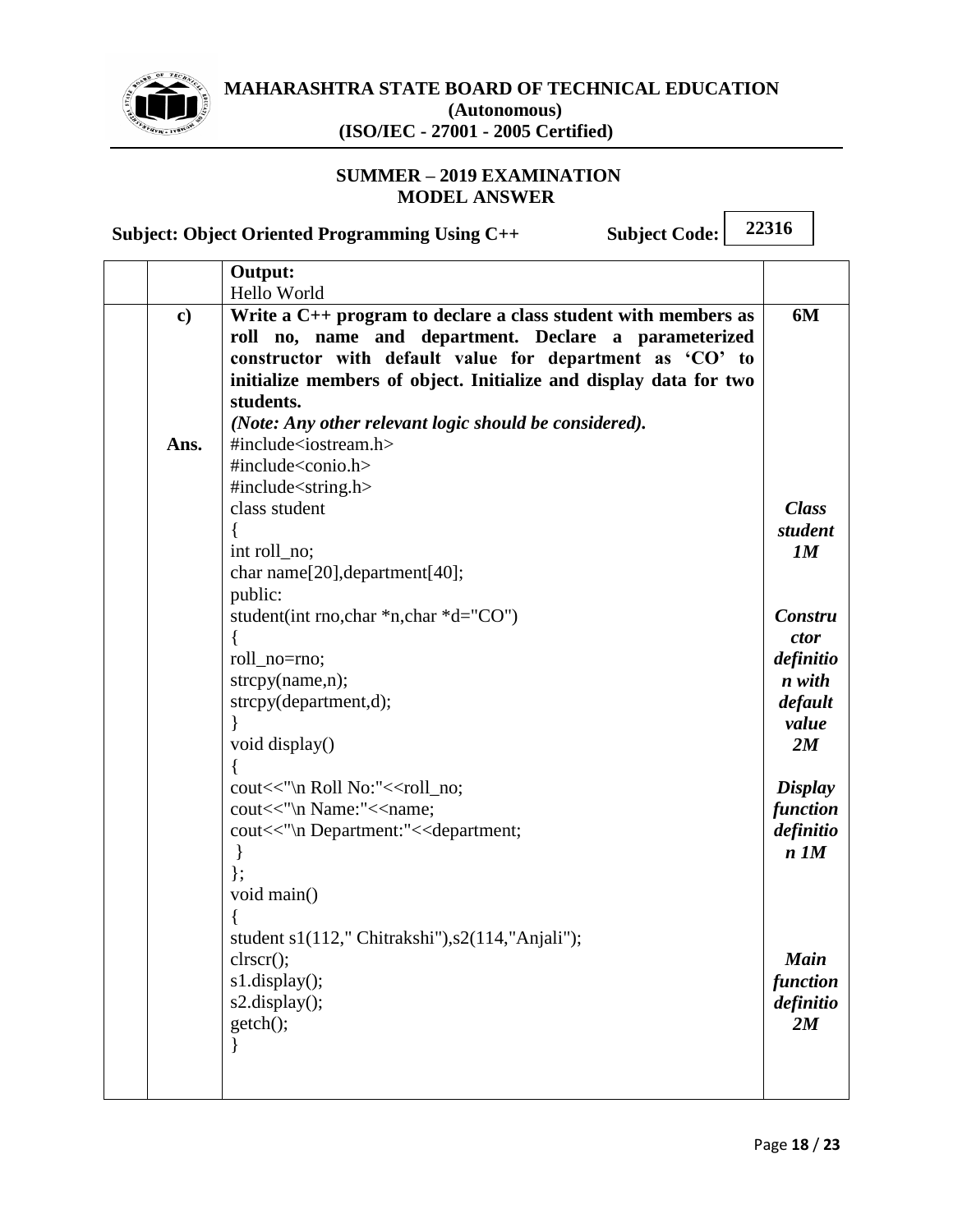

# **MAHARASHTRA STATE BOARD OF TECHNICAL EDUCATION**

 $\Gamma$ 

 $\overline{\mathbf{u}}$ 

**(Autonomous) (ISO/IEC - 27001 - 2005 Certified)**

| Attempt any TWO of the following:<br>12<br>6.<br>(i) Describe structure of $C_{++}$ program with diagram.<br>6M<br>a)<br>(ii) Write a $C_{++}$ program to add two 3 x 3 matrices and display<br>addition.<br>(i) Describe structure of $C_{++}$ program with diagram.<br>Ans.<br><b>INCLUDE HEADER FILES</b><br><b>Correct</b><br>diagram<br><b>DECLARE CLASS</b><br>1M<br>DEFINE MEMBER FUNCTIONS<br><b>DEFINE MAIN FUNCTION</b><br>Description:-<br>1. Include header files<br>In this section a programmer include all header files which are<br>require to execute given program. The most important file is<br>iostream.h header file. This file defines most of the C++statements<br>like cout and cin. Without this file one cannot load $C_{++}$ program.<br>2. Declare Class<br><b>Descript</b><br>In this section a programmer declares all classes which are necessary<br>ion 2M<br>for given program. The programmer uses general syntax of creating<br>class.<br><b>3. Define Member Functions</b><br>This section allows programmer to design member functions of a<br>class. The programmer can have inside declaration of a function or<br>outside declaration of a function.<br><b>4. Define Main Functions</b><br>This section the programmer creates object and call various functions<br>writer within various class.<br>(ii) Write a $C_{++}$ program to add two 3 x 3 matrices and display<br>addition.<br>(Note: Any other relevant logic should be considered).<br>Ans.<br>#include <iostream.h><br/>#include<conio.h><br/>void main()</conio.h></iostream.h> |  | <b>Subject Code:</b><br><b>Subject: Object Oriented Programming Using C++</b> | 22316 |  |  |
|---------------------------------------------------------------------------------------------------------------------------------------------------------------------------------------------------------------------------------------------------------------------------------------------------------------------------------------------------------------------------------------------------------------------------------------------------------------------------------------------------------------------------------------------------------------------------------------------------------------------------------------------------------------------------------------------------------------------------------------------------------------------------------------------------------------------------------------------------------------------------------------------------------------------------------------------------------------------------------------------------------------------------------------------------------------------------------------------------------------------------------------------------------------------------------------------------------------------------------------------------------------------------------------------------------------------------------------------------------------------------------------------------------------------------------------------------------------------------------------------------------------------------------------------------------------------------------------|--|-------------------------------------------------------------------------------|-------|--|--|
|                                                                                                                                                                                                                                                                                                                                                                                                                                                                                                                                                                                                                                                                                                                                                                                                                                                                                                                                                                                                                                                                                                                                                                                                                                                                                                                                                                                                                                                                                                                                                                                       |  |                                                                               |       |  |  |
|                                                                                                                                                                                                                                                                                                                                                                                                                                                                                                                                                                                                                                                                                                                                                                                                                                                                                                                                                                                                                                                                                                                                                                                                                                                                                                                                                                                                                                                                                                                                                                                       |  |                                                                               |       |  |  |
|                                                                                                                                                                                                                                                                                                                                                                                                                                                                                                                                                                                                                                                                                                                                                                                                                                                                                                                                                                                                                                                                                                                                                                                                                                                                                                                                                                                                                                                                                                                                                                                       |  |                                                                               |       |  |  |
|                                                                                                                                                                                                                                                                                                                                                                                                                                                                                                                                                                                                                                                                                                                                                                                                                                                                                                                                                                                                                                                                                                                                                                                                                                                                                                                                                                                                                                                                                                                                                                                       |  |                                                                               |       |  |  |
|                                                                                                                                                                                                                                                                                                                                                                                                                                                                                                                                                                                                                                                                                                                                                                                                                                                                                                                                                                                                                                                                                                                                                                                                                                                                                                                                                                                                                                                                                                                                                                                       |  |                                                                               |       |  |  |
|                                                                                                                                                                                                                                                                                                                                                                                                                                                                                                                                                                                                                                                                                                                                                                                                                                                                                                                                                                                                                                                                                                                                                                                                                                                                                                                                                                                                                                                                                                                                                                                       |  |                                                                               |       |  |  |
|                                                                                                                                                                                                                                                                                                                                                                                                                                                                                                                                                                                                                                                                                                                                                                                                                                                                                                                                                                                                                                                                                                                                                                                                                                                                                                                                                                                                                                                                                                                                                                                       |  |                                                                               |       |  |  |
|                                                                                                                                                                                                                                                                                                                                                                                                                                                                                                                                                                                                                                                                                                                                                                                                                                                                                                                                                                                                                                                                                                                                                                                                                                                                                                                                                                                                                                                                                                                                                                                       |  |                                                                               |       |  |  |
|                                                                                                                                                                                                                                                                                                                                                                                                                                                                                                                                                                                                                                                                                                                                                                                                                                                                                                                                                                                                                                                                                                                                                                                                                                                                                                                                                                                                                                                                                                                                                                                       |  |                                                                               |       |  |  |
|                                                                                                                                                                                                                                                                                                                                                                                                                                                                                                                                                                                                                                                                                                                                                                                                                                                                                                                                                                                                                                                                                                                                                                                                                                                                                                                                                                                                                                                                                                                                                                                       |  |                                                                               |       |  |  |
|                                                                                                                                                                                                                                                                                                                                                                                                                                                                                                                                                                                                                                                                                                                                                                                                                                                                                                                                                                                                                                                                                                                                                                                                                                                                                                                                                                                                                                                                                                                                                                                       |  |                                                                               |       |  |  |
|                                                                                                                                                                                                                                                                                                                                                                                                                                                                                                                                                                                                                                                                                                                                                                                                                                                                                                                                                                                                                                                                                                                                                                                                                                                                                                                                                                                                                                                                                                                                                                                       |  |                                                                               |       |  |  |
|                                                                                                                                                                                                                                                                                                                                                                                                                                                                                                                                                                                                                                                                                                                                                                                                                                                                                                                                                                                                                                                                                                                                                                                                                                                                                                                                                                                                                                                                                                                                                                                       |  |                                                                               |       |  |  |
|                                                                                                                                                                                                                                                                                                                                                                                                                                                                                                                                                                                                                                                                                                                                                                                                                                                                                                                                                                                                                                                                                                                                                                                                                                                                                                                                                                                                                                                                                                                                                                                       |  |                                                                               |       |  |  |
|                                                                                                                                                                                                                                                                                                                                                                                                                                                                                                                                                                                                                                                                                                                                                                                                                                                                                                                                                                                                                                                                                                                                                                                                                                                                                                                                                                                                                                                                                                                                                                                       |  |                                                                               |       |  |  |
|                                                                                                                                                                                                                                                                                                                                                                                                                                                                                                                                                                                                                                                                                                                                                                                                                                                                                                                                                                                                                                                                                                                                                                                                                                                                                                                                                                                                                                                                                                                                                                                       |  |                                                                               |       |  |  |
|                                                                                                                                                                                                                                                                                                                                                                                                                                                                                                                                                                                                                                                                                                                                                                                                                                                                                                                                                                                                                                                                                                                                                                                                                                                                                                                                                                                                                                                                                                                                                                                       |  |                                                                               |       |  |  |
|                                                                                                                                                                                                                                                                                                                                                                                                                                                                                                                                                                                                                                                                                                                                                                                                                                                                                                                                                                                                                                                                                                                                                                                                                                                                                                                                                                                                                                                                                                                                                                                       |  |                                                                               |       |  |  |
|                                                                                                                                                                                                                                                                                                                                                                                                                                                                                                                                                                                                                                                                                                                                                                                                                                                                                                                                                                                                                                                                                                                                                                                                                                                                                                                                                                                                                                                                                                                                                                                       |  |                                                                               |       |  |  |
|                                                                                                                                                                                                                                                                                                                                                                                                                                                                                                                                                                                                                                                                                                                                                                                                                                                                                                                                                                                                                                                                                                                                                                                                                                                                                                                                                                                                                                                                                                                                                                                       |  |                                                                               |       |  |  |
|                                                                                                                                                                                                                                                                                                                                                                                                                                                                                                                                                                                                                                                                                                                                                                                                                                                                                                                                                                                                                                                                                                                                                                                                                                                                                                                                                                                                                                                                                                                                                                                       |  |                                                                               |       |  |  |
|                                                                                                                                                                                                                                                                                                                                                                                                                                                                                                                                                                                                                                                                                                                                                                                                                                                                                                                                                                                                                                                                                                                                                                                                                                                                                                                                                                                                                                                                                                                                                                                       |  |                                                                               |       |  |  |
|                                                                                                                                                                                                                                                                                                                                                                                                                                                                                                                                                                                                                                                                                                                                                                                                                                                                                                                                                                                                                                                                                                                                                                                                                                                                                                                                                                                                                                                                                                                                                                                       |  |                                                                               |       |  |  |
|                                                                                                                                                                                                                                                                                                                                                                                                                                                                                                                                                                                                                                                                                                                                                                                                                                                                                                                                                                                                                                                                                                                                                                                                                                                                                                                                                                                                                                                                                                                                                                                       |  |                                                                               |       |  |  |
| clrscr();                                                                                                                                                                                                                                                                                                                                                                                                                                                                                                                                                                                                                                                                                                                                                                                                                                                                                                                                                                                                                                                                                                                                                                                                                                                                                                                                                                                                                                                                                                                                                                             |  |                                                                               |       |  |  |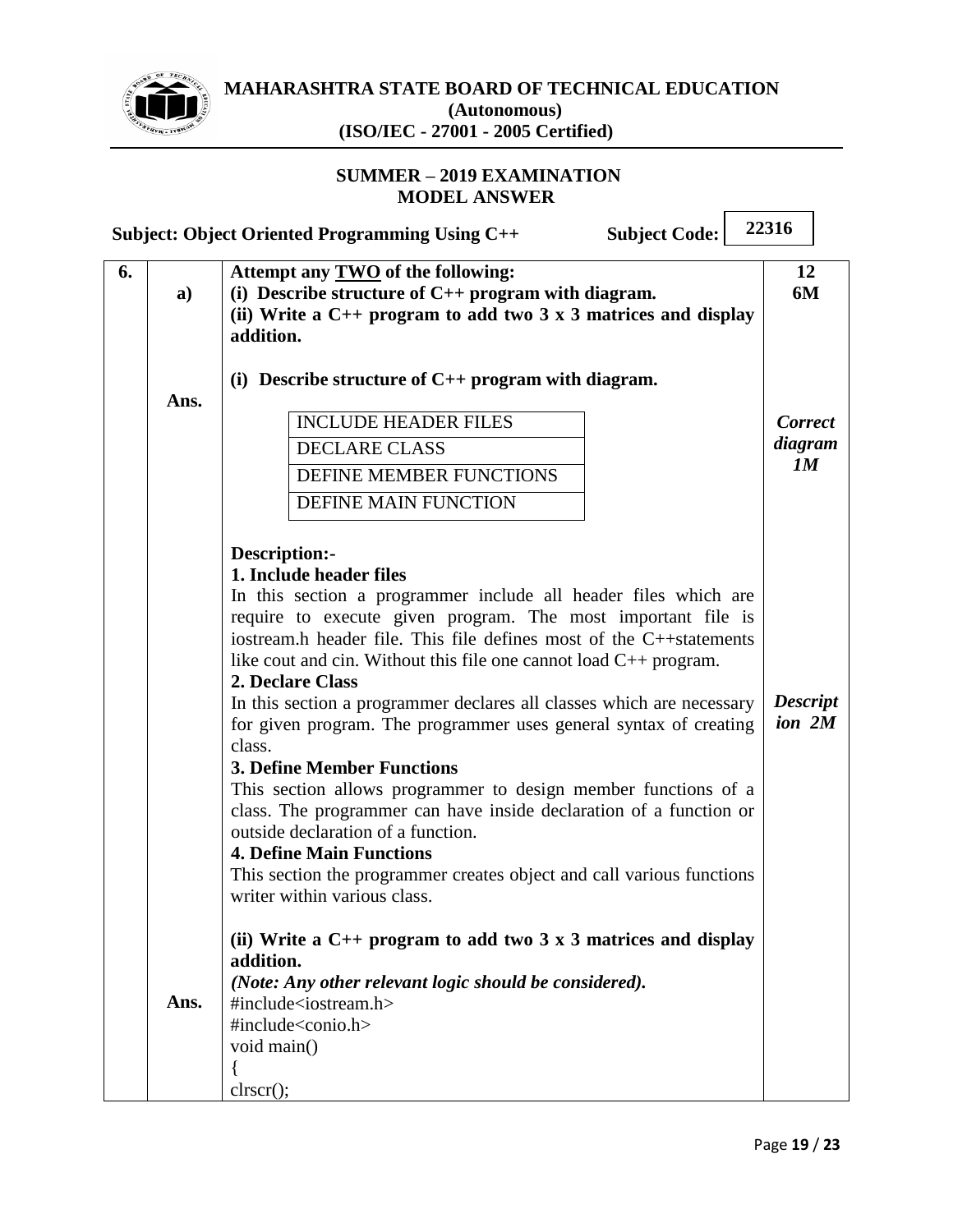

# **MAHARASHTRA STATE BOARD OF TECHNICAL EDUCATION (Autonomous)**

## **(ISO/IEC - 27001 - 2005 Certified)**

#### **SUMMER – 2019 EXAMINATION MODEL ANSWER**

| 22316<br>Subject: Object Oriented Programming Using C++<br><b>Subject Code:</b>                                                                                                                                                                                                                                                                                                                                                                                                                                                                                                                                                                                                                                           |                                                                                                                     |  |  |  |
|---------------------------------------------------------------------------------------------------------------------------------------------------------------------------------------------------------------------------------------------------------------------------------------------------------------------------------------------------------------------------------------------------------------------------------------------------------------------------------------------------------------------------------------------------------------------------------------------------------------------------------------------------------------------------------------------------------------------------|---------------------------------------------------------------------------------------------------------------------|--|--|--|
| int mat1[3][3], mat2[3][3], i, j, mat3[3][3];<br>cout<<"Enter matrix 1 elements :";<br>for( $i=0$ ; $i<3$ ; $i++$ )<br>for( $j=0$ ; $j<3$ ; $j++$ )<br>$cin$ > mat $1[i][j];$<br>cout<<"Enter matrix 2 elements :";<br>for( $i=0$ ; $i<3$ ; $i++$ )<br>for( $j=0$ ; $j<3$ ; $j++$ )<br>$\text{cin} \geq \text{mat2[i][j]};$<br>cout<<"Adding the two matrix to form the third matrix\n";<br>for(i=0; i<3; i++)<br>for(j=0; j<3; j++)<br>$mat3[i][j] = mat1[i][j] + mat2[i][j];$<br>cout<<"The two matrix added successfully!!";<br>cout $<<$ "The new matrix will be :\n";<br>for( $i=0$ ; $i<3$ ; $i++$ )<br>for( $j=0$ ; $j<3$ ; $j++)$<br>cout << mat3[i][j] << " ";<br>$\text{cout}<<''\n\backslash n"$ ;<br>getch(); | Acceptin<br>$g$ two<br>matrices<br>1M<br><b>Adding</b><br>two<br>matrices<br>1M<br>Displayi<br>ng<br>addition<br>1M |  |  |  |
|                                                                                                                                                                                                                                                                                                                                                                                                                                                                                                                                                                                                                                                                                                                           |                                                                                                                     |  |  |  |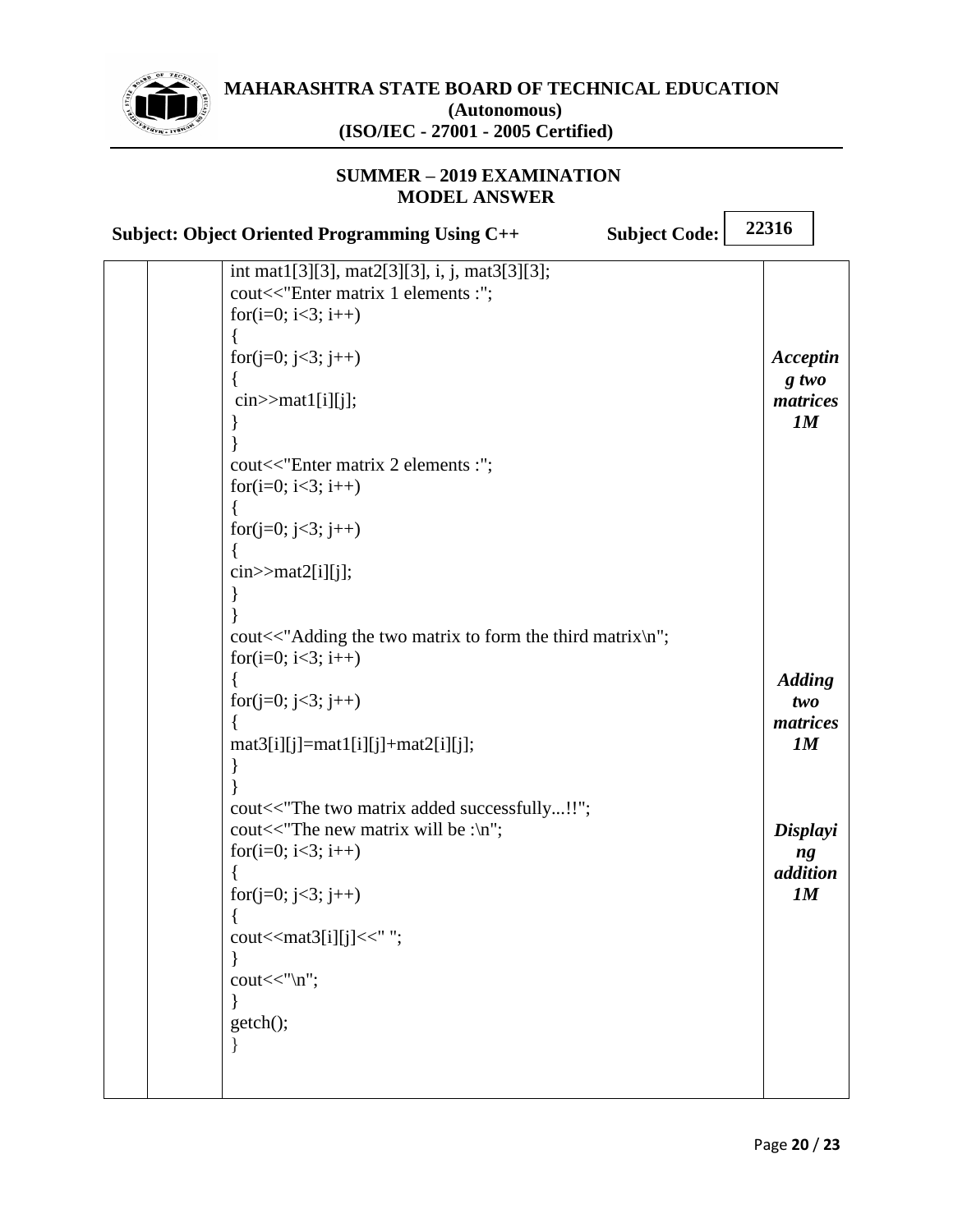

#### **SUMMER – 2019 EXAMINATION MODEL ANSWER**

**22316 Subject: Object Oriented Programming Using C++ Subject Code: Write a program to swap two integers using call by reference b) 6M method.** *(Note: Any other relevant logic should be considered).* #include<iostream.h> **Ans.** #include<conio.h> void swap(int\*p, int\*q) { int t;  $t = \nmid p;$  $*_{p=*q};$  $*q=t;$ *Correct*  } *logic*  void main() *3M* { int a,b; *Correct*  float x,y; *Syntax*  clrscr(); *3M* cout<<"Enter values of a and b\n";  $\text{cin} \rightarrow \text{a} \rightarrow \text{b};$ cout<<"Before swapping\n"; cout<<"a="<<a<<</><</><<a>t</></>\tb="<<br/><<br/>cb<<<<<<<<<<<<<<<<<<<<<<<<<<<<< swap(&a, &b); cout<<"After swapping\n";  $\text{cout}<$ getch(); } **c) Write a C++ program to implement following in heritance. Refer 6MFigure No.2:** : College Student<br>student id Class Data mem : College\_code **The State** Class  $: test$ Class : sports data mem : percentage data mem : grade : Result Class Fig. No. 2 **Accept and display data for one object of class result (Hint: use virtual base class).**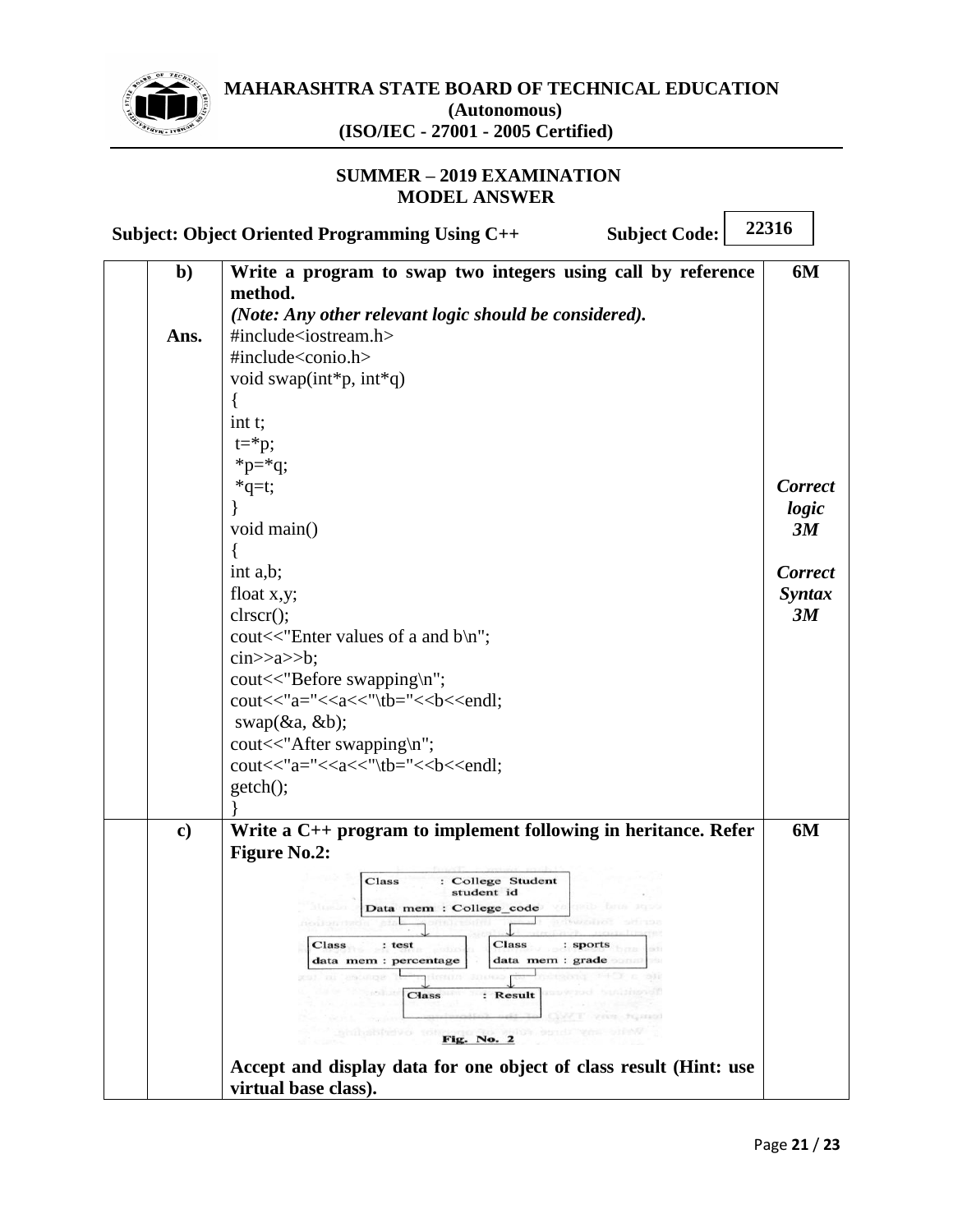

 $\overline{\phantom{0}}$ 

 $\overline{\phantom{a}}$ 

|      | <b>Subject: Object Oriented Programming Using C++</b>                                                                    | <b>Subject Code:</b> | 22316       |  |
|------|--------------------------------------------------------------------------------------------------------------------------|----------------------|-------------|--|
|      | (Note: Any other relevant logic should be considered).                                                                   |                      |             |  |
| Ans. | # include $\langle$ iostream.h $>$                                                                                       |                      |             |  |
|      | #include <conio.h></conio.h>                                                                                             |                      |             |  |
|      | class College_Student                                                                                                    |                      |             |  |
|      |                                                                                                                          |                      |             |  |
|      | int student_id;                                                                                                          |                      |             |  |
|      | char College_code[5];                                                                                                    |                      |             |  |
|      | public:                                                                                                                  |                      |             |  |
|      | void read_collegeStud_Data()                                                                                             |                      |             |  |
|      |                                                                                                                          |                      |             |  |
|      | cout<<"Enter college code and student id\n";                                                                             |                      | Each        |  |
|      | cin>>college_code>>student_id;                                                                                           |                      | class       |  |
|      |                                                                                                                          |                      | (four       |  |
|      | void display_collegeStud_Data()                                                                                          |                      | classes)    |  |
|      |                                                                                                                          |                      | definitio   |  |
|      | cout << "\ncollege code\tstudent id\n";                                                                                  |                      | $n$ $1M$    |  |
|      | cout< <college_code<<"\t"<<student_id<<"\n";< th=""><th></th><th></th><th></th></college_code<<"\t"<<student_id<<"\n";<> |                      |             |  |
|      |                                                                                                                          |                      |             |  |
|      | $\}$ ;                                                                                                                   |                      |             |  |
|      |                                                                                                                          |                      | Use of      |  |
|      | class test: virtual public College_Student                                                                               |                      | virtual     |  |
|      |                                                                                                                          |                      | base        |  |
|      | float percentage;<br>public:                                                                                             |                      | class 1M    |  |
|      | void read_test()                                                                                                         |                      |             |  |
|      |                                                                                                                          |                      |             |  |
|      | cout << "\n Enter test percentage\n";                                                                                    |                      | <b>Main</b> |  |
|      | $\text{cin} \gg \text{percentage}$ ;                                                                                     |                      | function    |  |
|      |                                                                                                                          |                      | definitio   |  |
|      | void display_test()                                                                                                      |                      | $n$ $1M$    |  |
|      |                                                                                                                          |                      |             |  |
|      | cout<<"\n test percentage:"< <percentage;< th=""><th></th><th></th><th></th></percentage;<>                              |                      |             |  |
|      |                                                                                                                          |                      |             |  |
|      |                                                                                                                          |                      |             |  |
|      | class sports: virtual public College_Student                                                                             |                      |             |  |
|      |                                                                                                                          |                      |             |  |
|      | char grade[5];                                                                                                           |                      |             |  |
|      | public:                                                                                                                  |                      |             |  |
|      | void read_sportsData()                                                                                                   |                      |             |  |